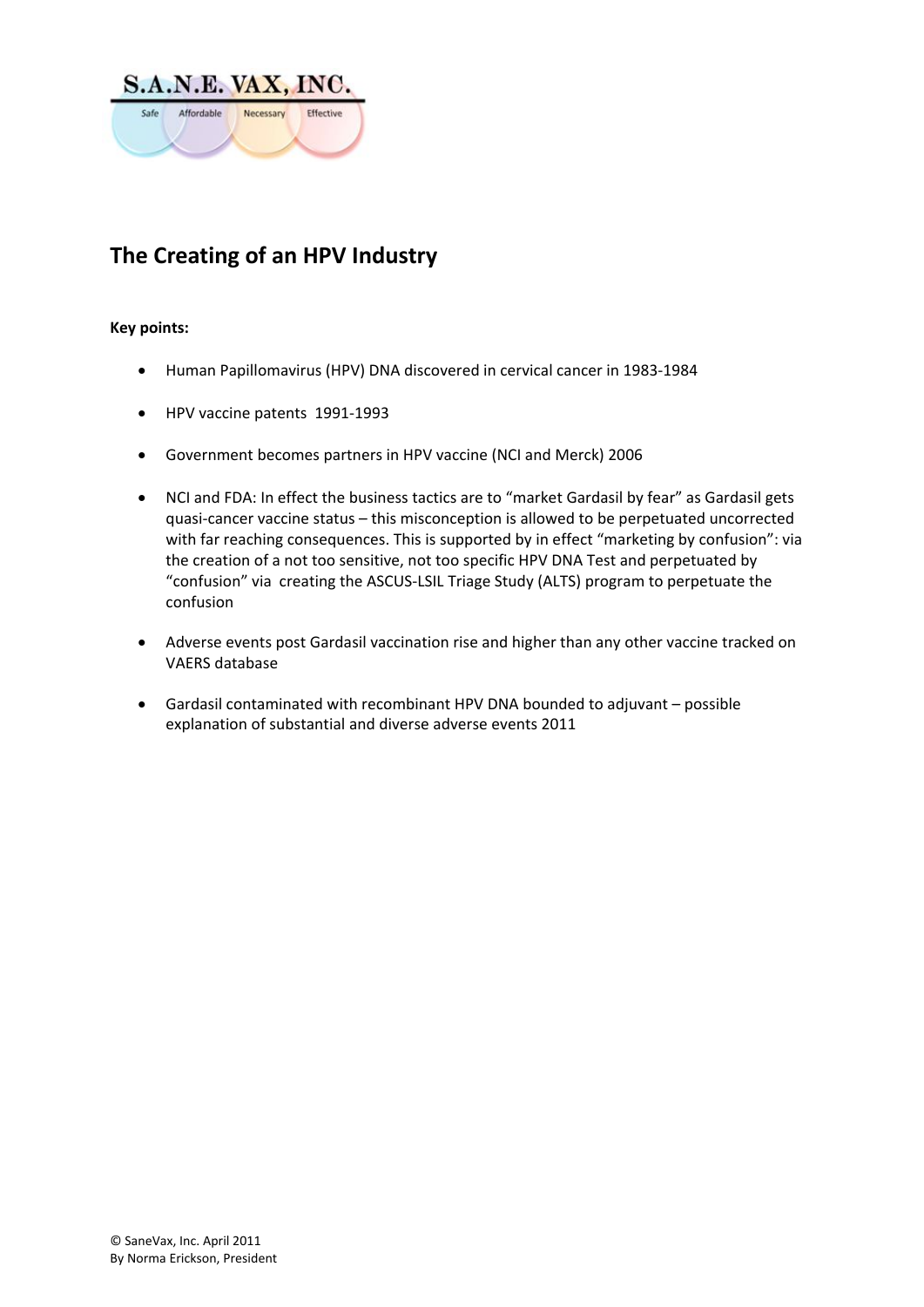# **The discovery of human papillomavirus (HPV) DNA in cervical cancer by Dr. Harald zur Hausen – Nobel laureate 2008**

## **1983**

Dr. zur Hausen found HPV‐16 DNA in human invasive cervical cancer tissues.

Durst M, Gissmann L, Ikenberg H, zur Hausen H: *A papillomavirus DNA from a cervical carcinoma and its prevalence in cancer biopsy samples from different geographic regions*. *Proc Natl Acad Sci USA* 1983; 80**:**3812‐3815.

### **1984**

Dr. zur Hausen found HPV‐18 DNA in tissues and cell lines of human cervical cancers.

Boshart M, Gissmann L, Ikenberg H, Kleinheinz A, Scheurlen W, zur Hausen H: *A new type of papillomavirus DNA, its presence in genital cancer biopsies and in cell lines derived from cervical cancer***.** *EMBO J* 1984, **3:**1151‐1157.

# **The global HPV Business from virus to vaccine**

### **HPV vaccine patents:**

*(extracted from "Nature Biotechnology" and modified)* 

The technology underlying L1‐VLP based prophylactic vaccines emerged from research conducted at the University of Rochester, the NCI (National Cancer Institute), Georgetown University, and the University of Queensland.

Initially, the National Cancer Institute (NCI) nonexclusively licensed the technology to MedImmune and Merck. MedImmune also acquired worldwide exclusive rights to intellectual property (IP) from Georgetown University and the University of Rochester.

The University of Queensland licensed its patents to CSL, which in turn licensed the technology exclusively to Merck. GSK eventually acquired exclusive rights to MedImmune's entire IP portfolio for HPV vaccine development.

Owing to a first-to-invent system in the United States, patent interference proceedings were triggered at the USPTO when claims overlapped from different patent applications filed by four different groups of inventors. The interference proceedings involved various L1‐antigen HPV‐related claims. Six two‐way patent interferences between the four parties continued for nearly a decade, presumably at significant cost to the institutions or their primary licensees, and were partially resolved in 2005.

Given the uncertainty surrounding the ownership of enabling vaccine technologies and the possibility of mutually blocking exclusive rights (that is, neither firm could be sure its products would not infringe on patent rights held by the other), Merck and GSK cross-licensed their respective IP holdings in 2005 to ensure unfettered access to these technologies.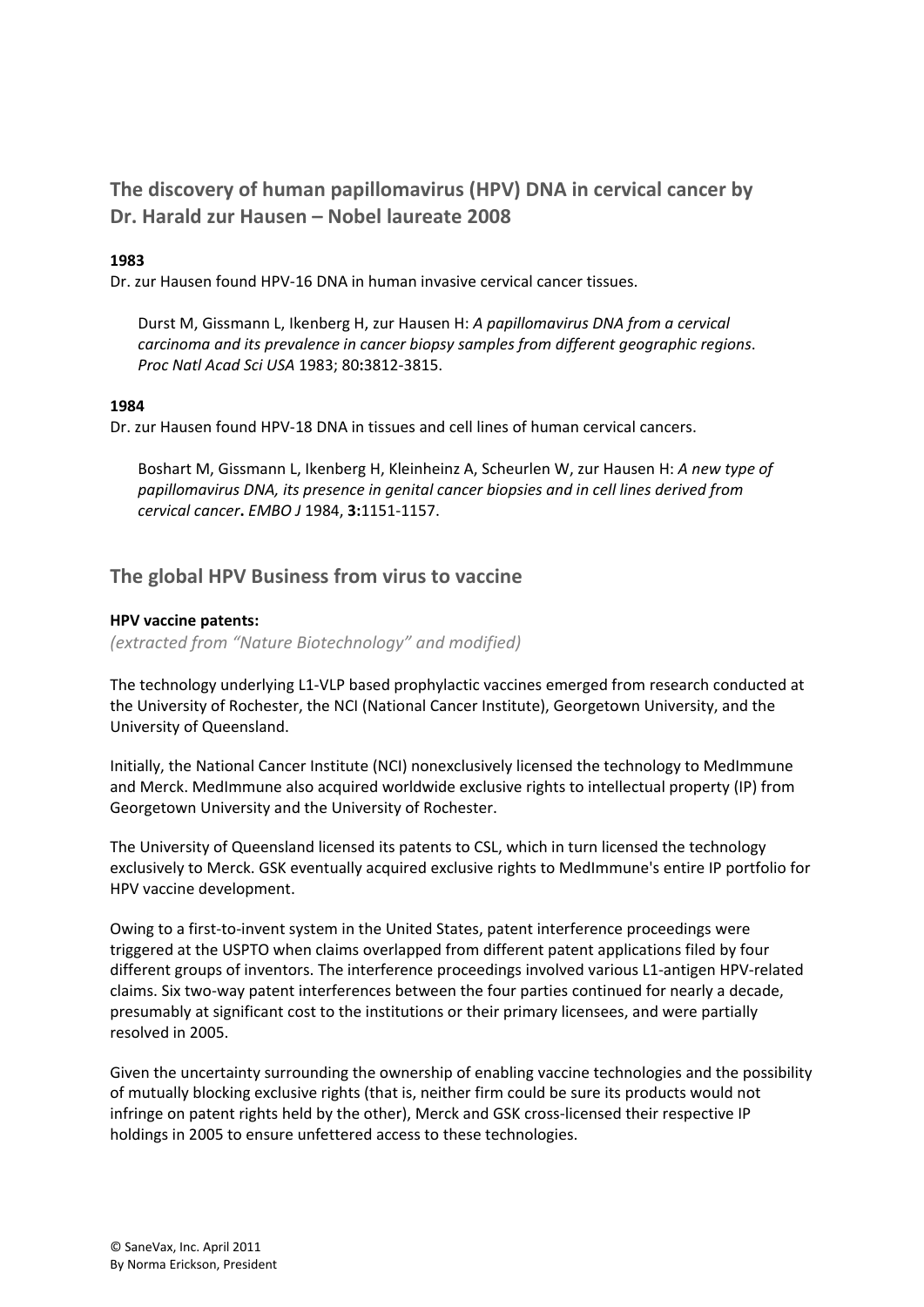As a consequence, they secured their market position in the United States, Europe and other OECD nations such as Canada and Japan. As part of the financial settlement of the patent interference, the nonexclusive licenses awarded by NCI, NIH (National Institutes of Health) to MedImmune and Merck were converted to co-exclusive licenses, thus allowing both GSK and Merck access to this IP.

Merck brought Gardasil to market in the United States in 2006 and Cervarix was introduced in the United Kingdom in June 2008.

# **Timeline: patents and licensing of HPV L1‐VLP–based prophylactic vaccines**

### **July 19, 1991**

Frazer *et al*. (Queensland University) filed an international patent application in Australia. It is about expression of the human papillomavirus L1 and L2 proteins together, but not L1 alone for HPV protection.

### **June 25, 1992**

Schlegel *et al*. (Georgetown University) filed a patent application in the US. It is about HPV L1 expression in mammalian cells led to an L1 protein in cells that was recognized by monoclonal antibodies that bind conformational epitopes. No VLPs (virus like particles) were produced in this study.

### **September 3, 1992**

Schiller and Lowy *et al*. (NCI/NIH) filed a patent application in the US. It is about L1 protein from bovine papillomavirus type 1 self‐assembled into morphologically correct VLPs that induced high levels of neutralizing antibodies in immunized animals.

### **March 9, 1993**

Rose *et al*. (Rochester University) filed a patent application in the US. It is about L1 protein from HPV 11 self-assembled into VLPs, later shown to induce neutralizing antibodies.

### **February 1995**

University of Queensland's commercial arm UniQuest licensed HPV vaccine technology to CSL (Melbourne).

### **October 5, 1995**

MedImmune acquired exclusive license to HPV vaccine technology from the University of Rochester.

### **1995**

Merck licensed HPV vaccine technology from CSL.

### **June 26, 1996**

MedImmune in‐licensed key HPV IP from the German Cancer Research Center.

### **January 7, 1997**

NCI non‐exclusively licensed HPV vaccine technology to MedImmune.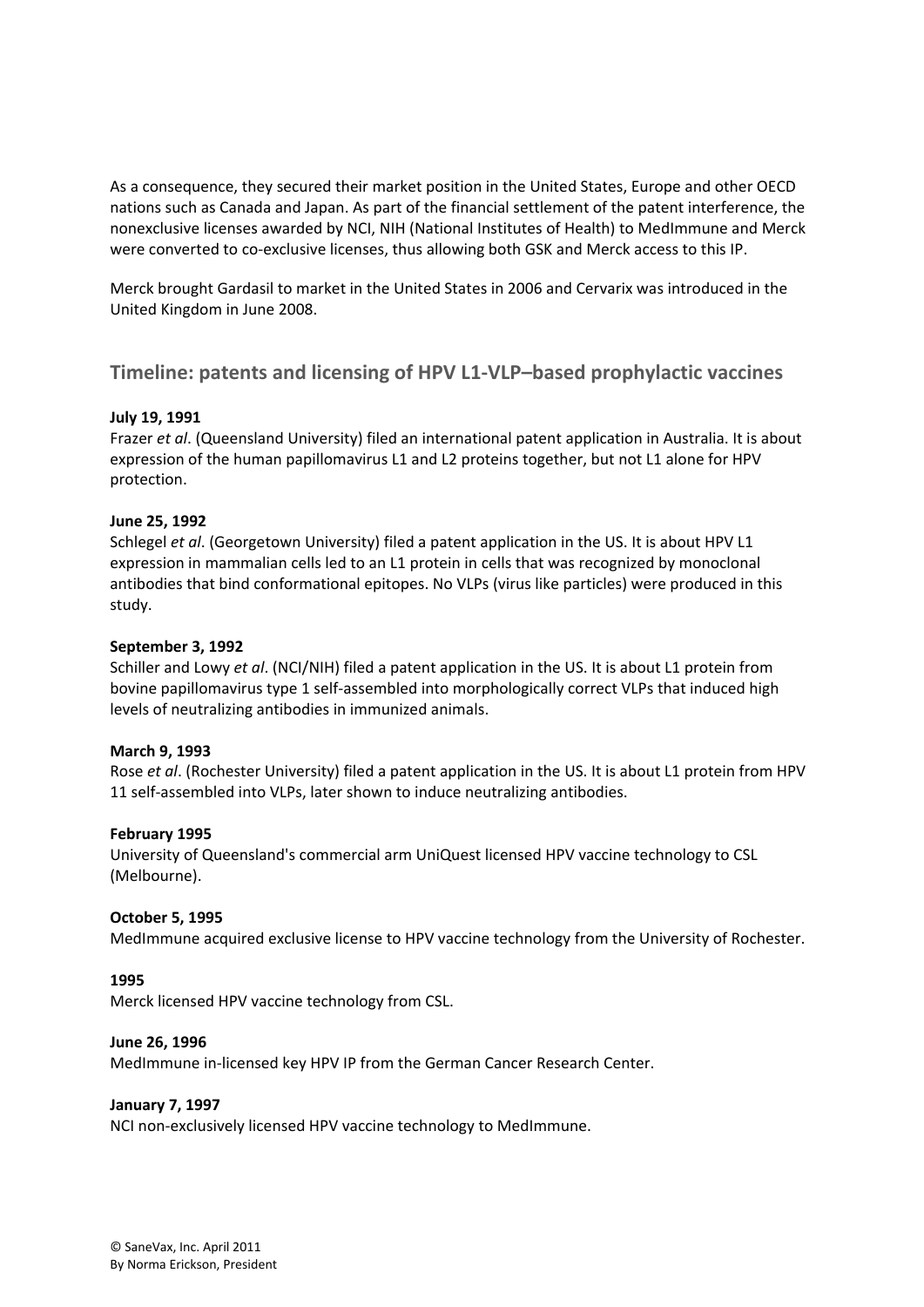#### **June 24, 1997**

The U.S. Patent and Trademark Office (USPTO) declared initial interference.

#### **December 1997**

NCI nonexclusively licensed HPV vaccine technology to Merck.

#### **December 11, 1997**

MedImmune and SmithKline Beecham formed worldwide HPV vaccine alliance.

#### **January 16, 1998**

MedImmune finalized a vaccine agreement with SmithKline Beecham.

#### **October 24, 2001**

USPTO declared patent interference 104,771 between Rose and Lowy USPTO declared patent interference 104,772 between Rose and Schlegel USPTO declared patent interference 104,773 between Rose and Frazer USPTO declared patent interference 104,774 between Lowy and Schlegel USPTO declared patent interference 104,775 between Lowy and Frazer USPTO declared patent interference 104,776 between Schlegel and Frazer

#### **February 2005**

Merck and GSK entered cross‐license agreement for HPV patents.

**May 2005**  NCI's nonexclusive license converted to co‐exclusive licenses to Merck and GSK.

#### **September 20, 2005**

USPTO Board of Interference announced decision and awarded priority to Schlegel *et al*.

#### **December 29, 2005**

Frazer *et al*. appealed USPTO decision, case docketed in Court of Appeals for the Federal Circuit.

#### **August 20, 2007**

Court of Appeals for the Federal Circuit reversed USPTO decision and awarded priority to Frazer *et al*.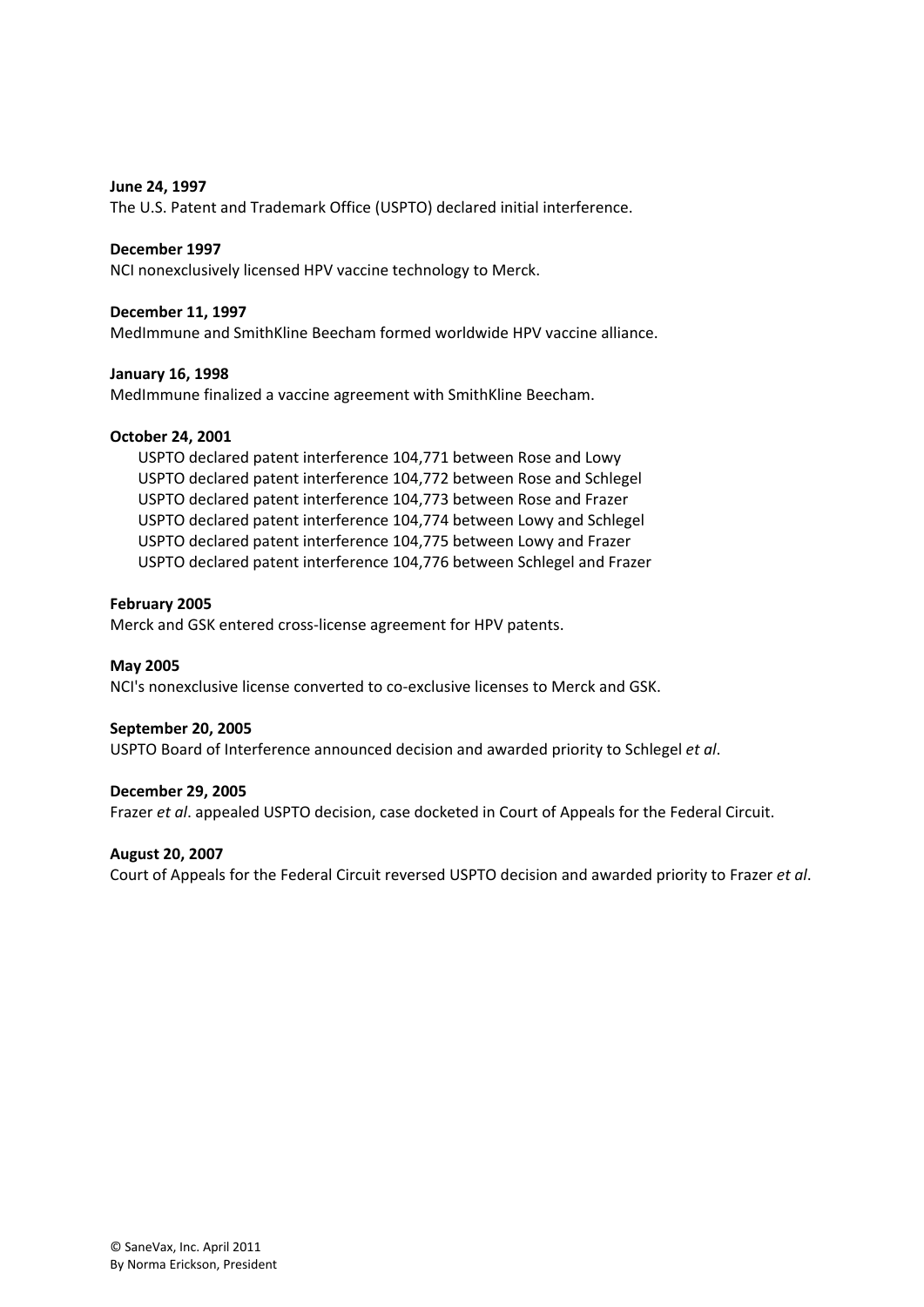# **Celebrating NCI's HPV vaccine business success**

Quotations from the NIH Record February 23, 2007

*Bridging the Licensing Gap* By Sarah Schmelling

### *"NIH Record* **celebrated the pivotal role of government researchers in developing Merck's Gardasil product."**

"Science meet Industry, Industry meet Science. This pairing—of NIH‐ and FDA‐developed technologies and the companies interested in licensing them—would seem to be a perfect match."

"NIH's Office of Technology Transfer (OTT) was created by NIH in 1989 to evaluate, protect, license and manage both NIH and FDA discoveries, inventions and other intellectual property."

"One of the most recent products to reach the market is Merck‐produced Gardasil, the human papillomavirus vaccine used to protect against cervical cancer. The underlying technology for the vaccine originated at NCI."

# **NCI and FDA: Business tactics to market Gardasil**

### **Marketing by Fear: Government and Pharma join hands to give Gardasil a quasi‐cancer vaccine status**

As reported in the February 23, 2007 celebration, the NCI and the FDA are business partners of the drug companies in the HPV vaccine business. Some NCI scientists have openly stated that they worked in both agencies to monitor the vaccine clinical trials, HPV test development, and secure FDA approvals.

As we know now, all patent applications filed for the inventions of the HPV vaccine technology are about methodologies used to produce the capsid L1 and L2 proteins for eliciting antibodies for the protection against type‐specific HPV infections. There are no claims of using HPV L1 or L2 protein as a vaccine to prevent cancer.

The NCI and FDA knew or should have known that in the practice of medicine, vaccines are used for the prevention of infectious disease. *To use vaccination to control a virus which may lead to cancer development in order to reduce cancer prevalence in a population is a theoretical possibility, and only* a possibility. It is still a concept that needs to be proven; then proven to be safe and effective.

*There has never been a single vaccine that is known to be effective for cancer prevention.* But, the vaccine developer and manufacturer also know that if an HPV vaccine can be marketed for cervical cancer prevention with the endorsement of the government agencies (NCI, FDA and CDC) and the medical establishment, then consumers would be willing to pay high price for it. After all, they are all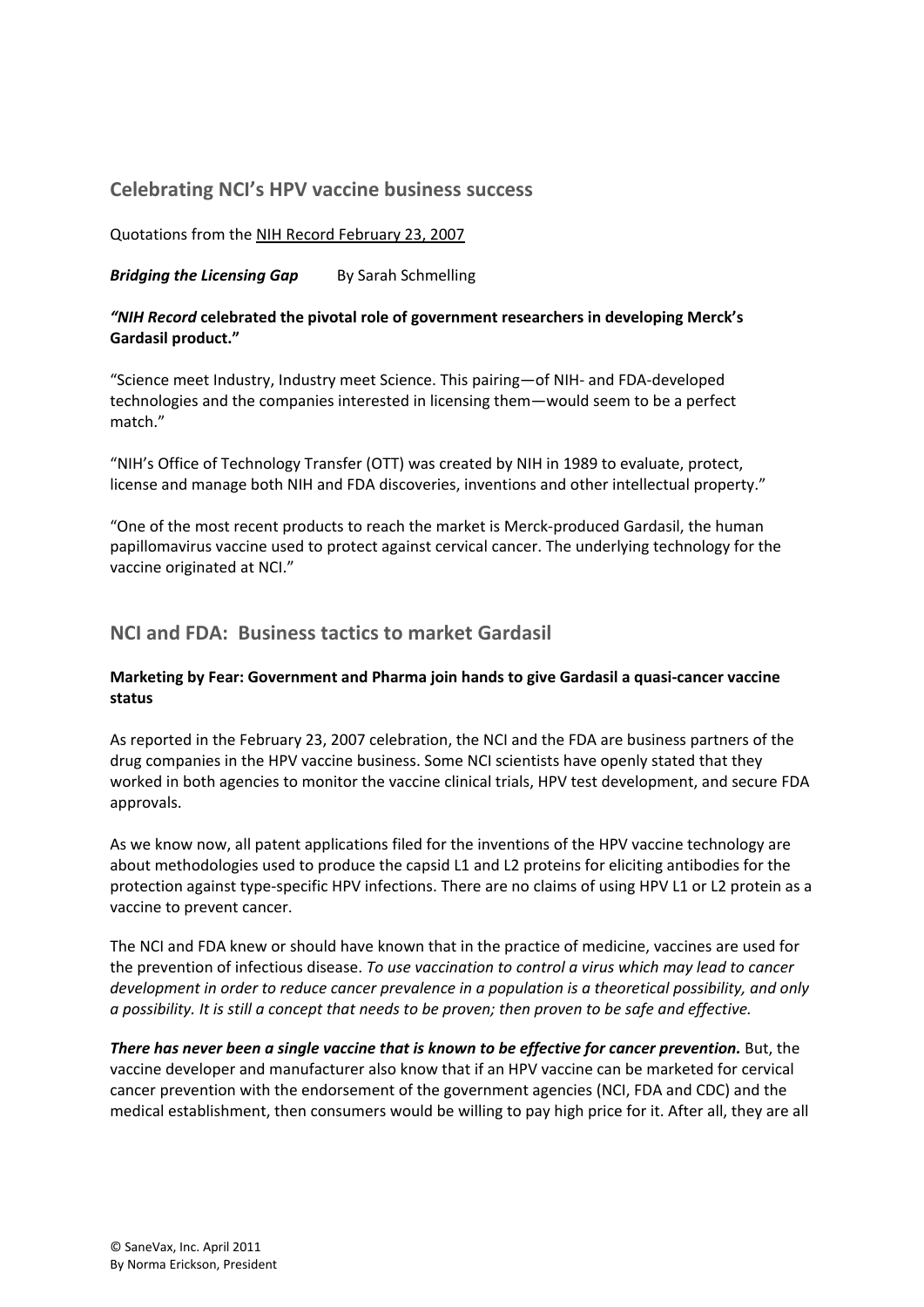conditioned to be concerned about "cancer", a life-threatening disease with no known effective treatment.

Although not an inventor of HPV VLPs as the antigen for eliciting genotype‐specific antibodies in animals, Dr. Mark Schiffman (executive at the NCI) openly offered to take on the task of marketing the HPV vaccines as a cancer vaccine in 2001.

In an article, titled *Vaccines: The Next Step to Cervical Cancer Prevention*, *Journal of the National Cancer Institute*, Mark Schiffman, MD, National Cancer Institute Division of Cancer Epidemiology and Genetics responded to this question:

"Once we know how to use information from human papillomavirus tests to effectively test and treat women for cervical abnormalities, what is next?"

### *"Vaccines," said Mark Schiffman, M.D., of the National Cancer Institute's Division of Cancer Epidemiology and Genetics. "[Cervical cancer] should be a vaccine‐preventable cancer."*

Remember at this time, the technology to make HPV vaccines was not useable due to multiple patent interference declarations. Dr. Schiffman was offering to take on the task of marketing a vaccine that could not yet be produced for fear of patent interference claims from multiple sources.

The term "cancer vaccine" has not been defined in medical science, let alone for medical practice.

*To approve Gardasil as a "cancer vaccine" without officially classifying it as a vaccine against cervical cancer, the FDA took a creative step.* It assigned the Gardasil application for pre‐marketing approval (PMA) review to the Vaccines and Related Biological Products Advisory Committee (VRBPAC), who then allowed Merck to use a series of histologic changes **or cervical cancer** "*‐ with virology to* determine the associated HPV type- as the primary endpoint in the evaluation of a vaccine to prevent *cervical cancer".* 

Specifically, on public record, the VRBPAC committee in November 2001 and in May 2006 officially allowed the vaccine manufacturer, Merck & Co., Inc., to use "*CIN 2/3, AIS, or cervical cancer; i.e. CIN 2/3 or worse by histology‐ with virology to determine the associated HPV type‐ as the primary endpoint in the evaluation of a vaccine to prevent cervical cancer."*

In this landmark decision, the words "*with virology*" are merely a token; a dispensable attachment to the endpoint to justify the assignment of the review task to the VRBPAC committee.

After all, by definition a vaccine is for prevention of an infectious disease caused by a microbe or a virus. Cervical cancer is a disease, but not infectious. HPV is a virus, not a disease. There are well over 100 genotypes of HPV, many of which are associated with cervical cancer.

But in the clinical trials, the HPV found in the trial subjects was never genotyped by an FDA‐approved method or a reliable DNA sequencing genotyping. The real primary endpoint was "*CIN 2/3, AIS, or cervical cancer."* Since cervical cancer takes several decades to develop, there was not a single case of cancer included in the clinical trial data published. Therefore, in reality the only endpoint adopted for efficacy evaluation was "CIN 2/3, AIS" in the materials submitted to the FDA for approval.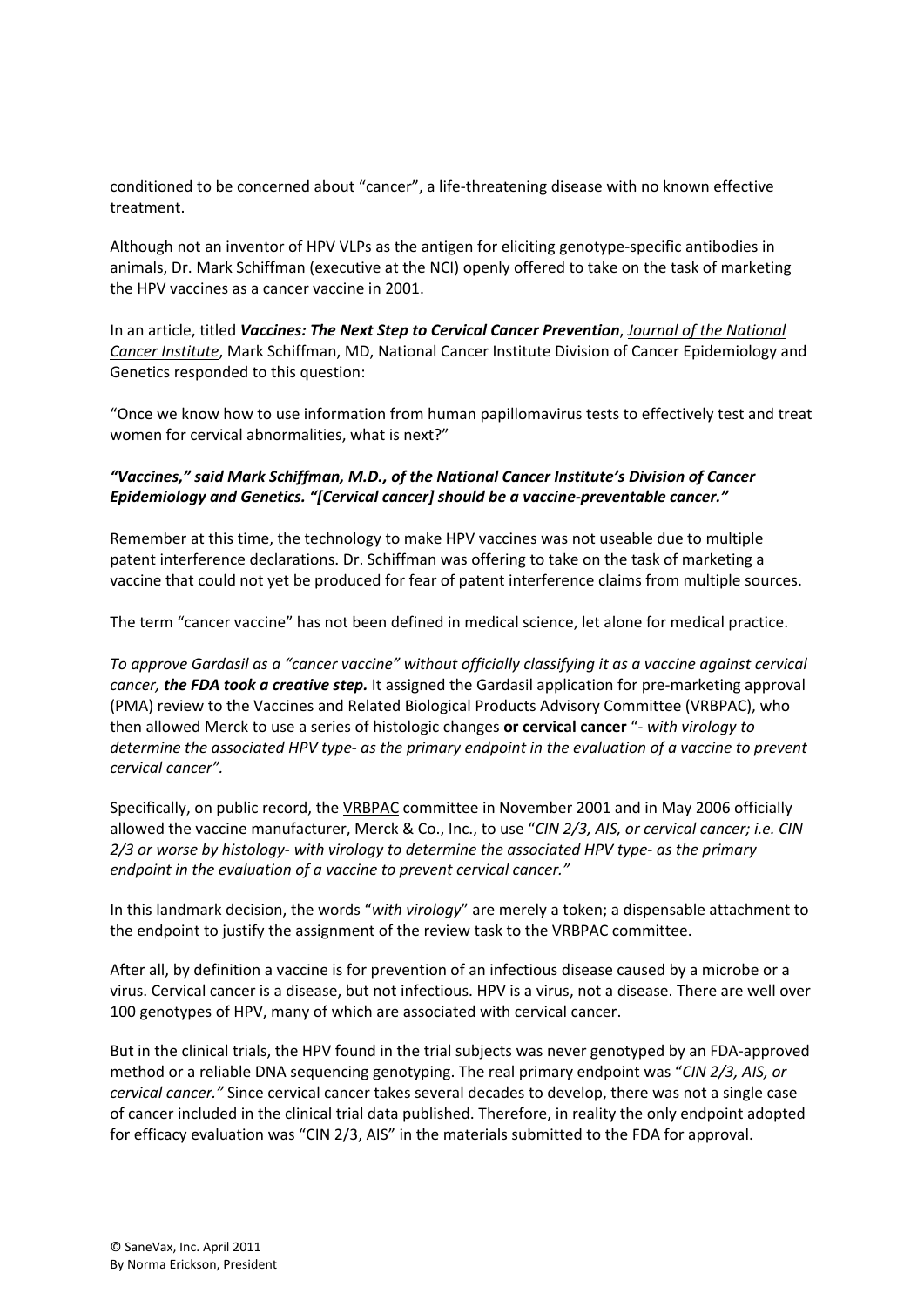Nevertheless, despite the fact that Gardasil met neither of the two qualifying criteria for FDA fast‐ track designation, CBER (the Center for Biologics Evaluation and Research) granted the designation anyway in 2002. Merck's development program for the HPV quadrivalent vaccine for 'prevention of cervical cancer' was officially on the fast‐track. In short a vaccine was created to treat something that was already being treated effectively (pap smears) and at a fraction of the cost, but worse it was created based on dishonest research produced in effect in collusion with the very agency designed to protect consumers from such an outcome.

Based on the published clinical trial materials listed in the FUTURE I and FUTURE II studies, the efficacy percentages on CIN2/3 lesions were all associated with a [95%CI;<0‐ ] number, which means the efficacy of Gardasil in preventing CIN2/3 lesions expressed in percentage compared to placebo is not statistically significant with high confidence.

**In one series, there were more high‐grade precancerous CIN3 lesions in the vaccinated women than in the women receiving placebo (FUTURE I, Table 3), with a minus 9% efficacy for "cancer prevention." Yet despite this the process to both approve and distribute globally rolled on with ferocious energy.**

The key relevant data are extracted and re‐printed at follows.

FUTURE I Study Group. *Quadrivalent vaccine against human papillomavirus to prevent anogenital diseases.* N Engl J Med. 2007 May 10;356(19):1928‐43.

FUTURE II Study Group. *Quadrivalent vaccine against human papillomavirus to prevent high‐ grade cervical lesions*. N Engl J Med. 2007 May 10;356(19):1915‐27.

**FUTURE I Clinical Trial Data Table 3**

### **Cervical Lesions with any HPV type According to grade of lesion**

|             | <b>Total</b> | <b>Vac</b> | <b>Plac</b> | % Efficacy<br>(95%CI) |
|-------------|--------------|------------|-------------|-----------------------|
| CIN grade 1 | 2713         | 277        | 363         | $25(12-36)$           |
| CIN grade 2 | 2723         | 102        | 116         | $13(-0-34)$           |
| CIN grade 3 | 2723         | 79         | 72          | $-9(0-22)$            |
| <b>AIS</b>  | 2723         |            | b           | $83(0-100)$           |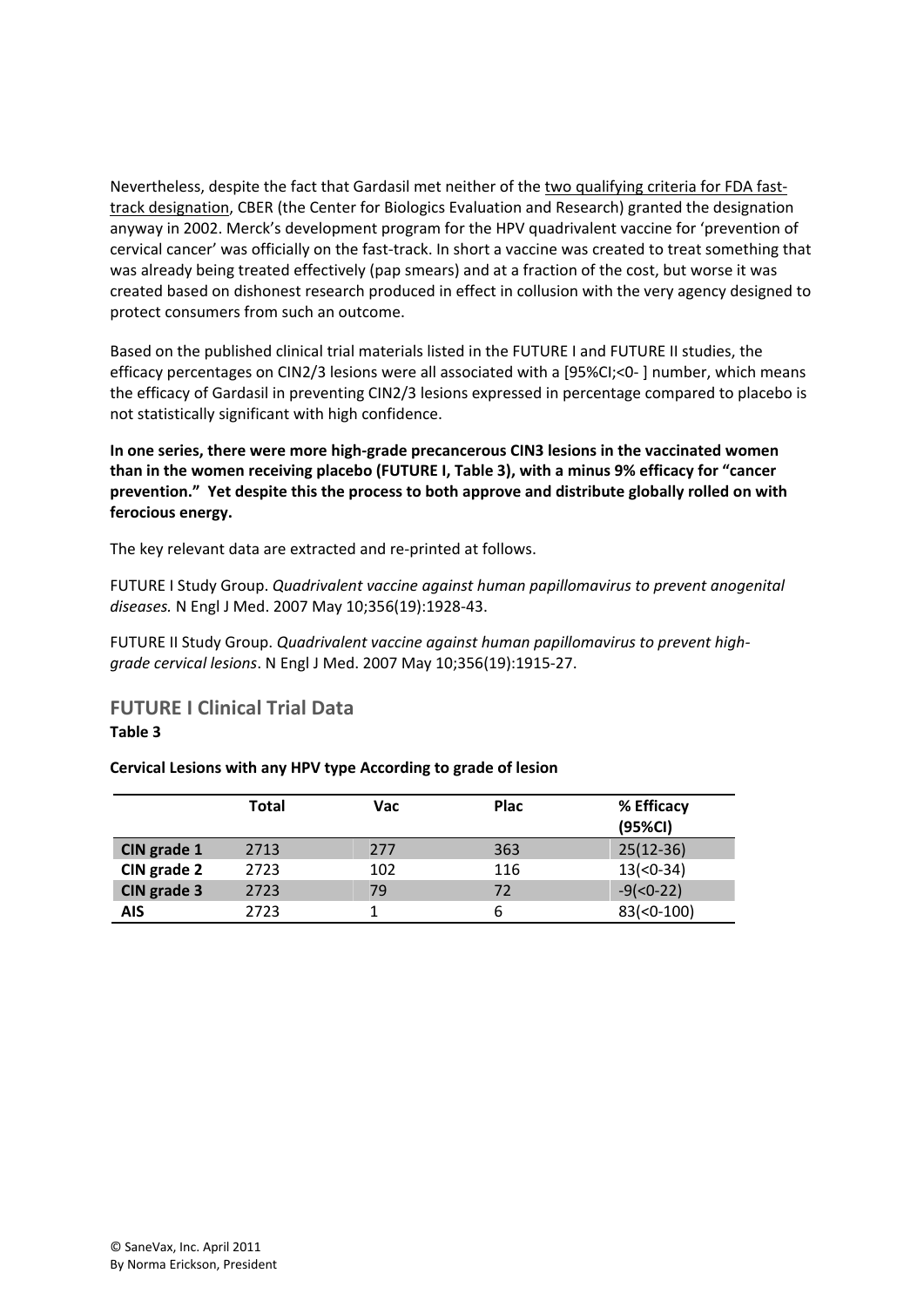# **FUTURE II Clinical Trial Data Table 3**

|             | <b>Total</b> | Vac | <b>Plac</b> | % Efficacy<br>(95%CI) |
|-------------|--------------|-----|-------------|-----------------------|
| CIN grade 2 | 6087         | 149 | 192         | $22(3-38)$            |
| CIN grade 3 | 6087         | 127 | 161         | $21(-0-38)$           |
| <b>AIS</b>  | 6087         | 5   | 83          | $7(0-84)$             |

#### **Cervical Lesions with any HPV type According to grade of lesion**

In fact, the above data are even less reliable than what they are claimed to be in these tables for evaluating the efficacy of Gardasil as a cancer vaccine because the NCI scientists knew and even openly admitted in their published scientific articles that:

 "*.. CIN2 is not a true biologic entity but an equivocal diagnosis of precancer, representing an admixture of HPV infection and precancer. The existence of CIN2 biopsy results as a clinical entity may be the consequence of the inaccuracies of colposcopy and colposcopically directed biosy….. That CIN2 is the least reproducible of all histopathologic diagnoses may in part reflect sample error, ie, the biopsy procedure could make a CIN 1 of HPV infection appear worse by sampling the lesional area diagonally.."*

Castle PE, Stoler MH, Solomon D, Schiffman M. The relationship of community biopsy-diagnosed cervical intraepithelial neoplasia grade 2 to the quality control pathology‐reviewed diagnoses: an ALTS report. Am J Clin Pathol. 2007;127:805‐815.

*"… there is an increasing recognition that CIN 2 is an equivocal diagnosis of precancer, an admixture of HPV infections by both carcinogenic and noncarcinogenic HPV and misclassified CIN 3 (10). Approximately 25%–50% of CIN 2 will regress within a year or 2 years (11, 12). Although CIN 3 is a better surrogate for invasive potential, it is increasingly clear that it too is heterogeneous (44). Only a third of CIN 3/carcinoma in situ diagnosed in women with a median age in the late 30s invaded over 30 years (5)..."*

Castle PE, Schiffman M, Wheeler CM, Wentzensen N, Gravitt PE. *Impact of improved classification on the association of human papillomavirus with cervical precancer*. Am J Epidemiol. 2010 Jan 15;171(2):155‐63.

### **In conclusion, the NCI/FDA/Merck partnership knew or should have known by now that the surrogate endpoint "CIN2/3, AIS" selected is not a valid endpoint for evaluation of the efficacy of Gardasil as a cancer vaccine to prevent cervical cancer.**

The statistical data did not even support the efficacy of Gardasil in preventing these poorly defined and potentially self‐regressing lesions.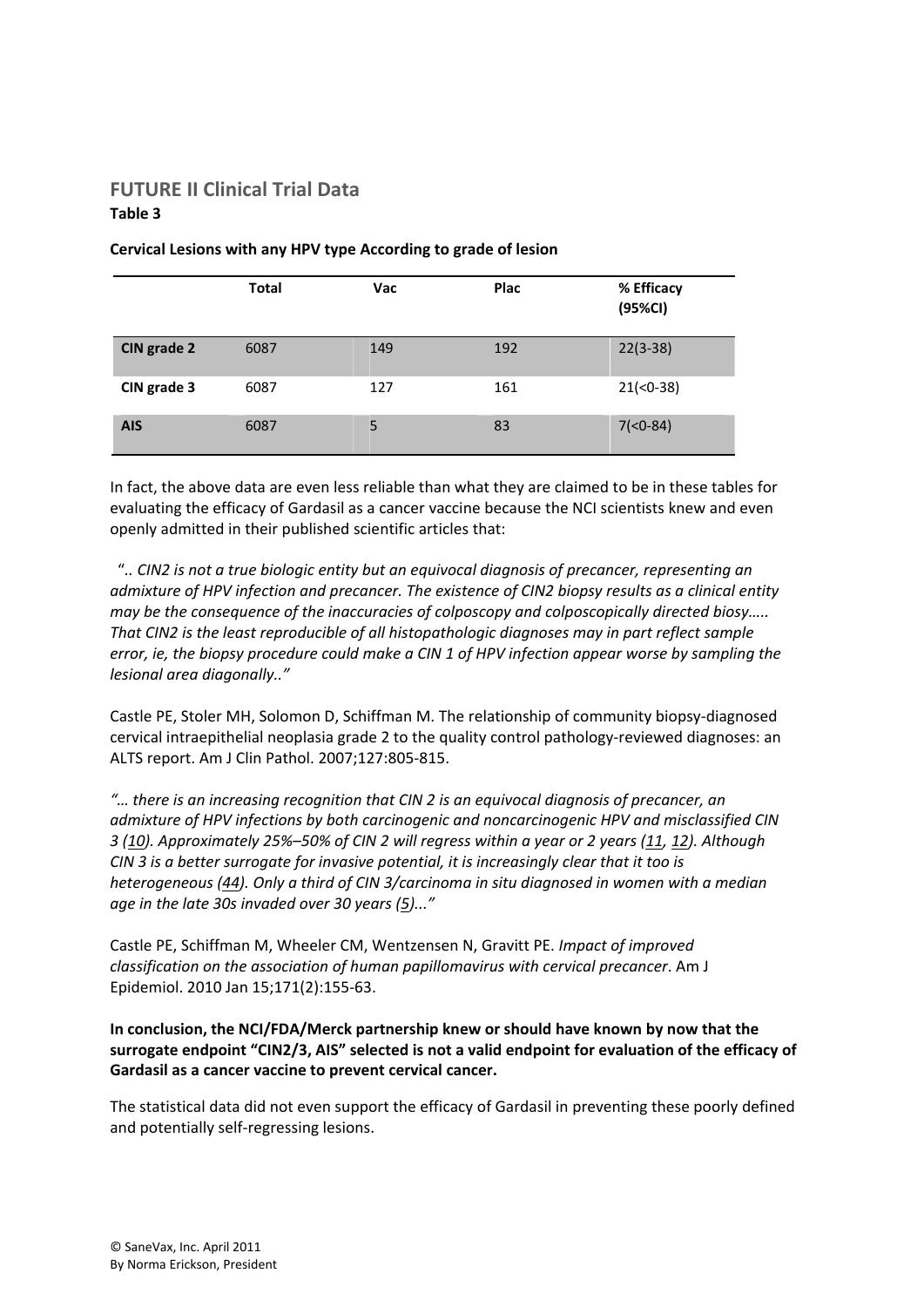In short, the business success of marketing Gardasil is entirely based on misleading promotion of Gardasil as a vaccine to prevent cervical cancer by the vaccine manufacturer endorsed and advanced by NCI, FDA and CDC, the very people charged with not allowing this form of blatant dishonesty to occur.

Had Gardasil been reviewed by the FDA's Oncologic Drugs Advisory Committee, the committee members probably would have decided that the risks Gardasil outweigh its benefits as they rejected the two drugs for prevention of prostate cancer in November 2010.

http://www.prlog.org/11343207‐cervical‐cancer‐vs‐prostate‐cancer‐is‐the‐fda‐practicing‐sexual‐ discrimination.html

# **Marketing by Confusion: The benefits from creating a not too sensitive, not too specific HPV DNA test**

Scientifically speaking, Gardasil is qualified as a genotype‐specific vaccine to prevent HPV‐16 and HPV‐18 infections with almost 100% efficacy as claimed, a**nd is proven to be ineffective for clearing vaccine‐relevant HPV genotypes which are already present in the subjects being vaccinated.**

If an analytically sensitive and reliable HPV test which is available, but not used to pre‐test the sexually active young women before vaccination, and disqualify those already infected with HPV‐16 or HPV‐18 as candidates to be vaccinated, the sales volume of Gardasil would likely be reduced.

If such a reliable test is applied for post‐vaccination monitoring, it may reveal the truth that **the lack** of a pre-vaccination screening for an already existent vaccine-relevant HPV infection by HPV-16, -18, -31 and -45, may lead to a post-vaccination increase in precancerous and cancerous lesions due **to exacerbation or progression of a persistent vaccine‐relevant HPV infection. In short the vaccine may in effect make matters worse not better – defeating its stated objectives.**

It would appear the NCI and FDA do not want to face either scenario. As a result, the NCI and FDA decided not to recommend or approve an analytically sensitive and specific reliable genotyping test for HPV to be used in clinical practice. The question is why and the answer is perhaps obvious!

In particular, Dr. Schiffman of the NCI knew that the polymerase chain reaction (PCR) method is the most sensitive in detection of HPV DNA, as demonstrated in an article he published in 1991, listed below.

Schiffman MH, Bauer HM, Lorincz AT, Manos MM, Byrne JC, Glass AG, Cadell DM, Howley PM. *Comparison of Southern blot hybridization and polymerase chain reaction methods for the detection of human papillomavirus DNA.* J Clin Microbiol. 1991 Mar;29(3):573‐7.

The CDC, a sister agency of the NCI and FDA, also published an article, concluding that the most sensitive and reliable method for HPV test is PCR/DNA sequencing, in 2000, listed below.

Vernon SD, Unger ER, Williams D. *Comparison of human papillomavirus detection and typing by cycle sequencing, line blotting, and hybrid capture*. *J Clin Microbiol.* 2000; 38:651‐655.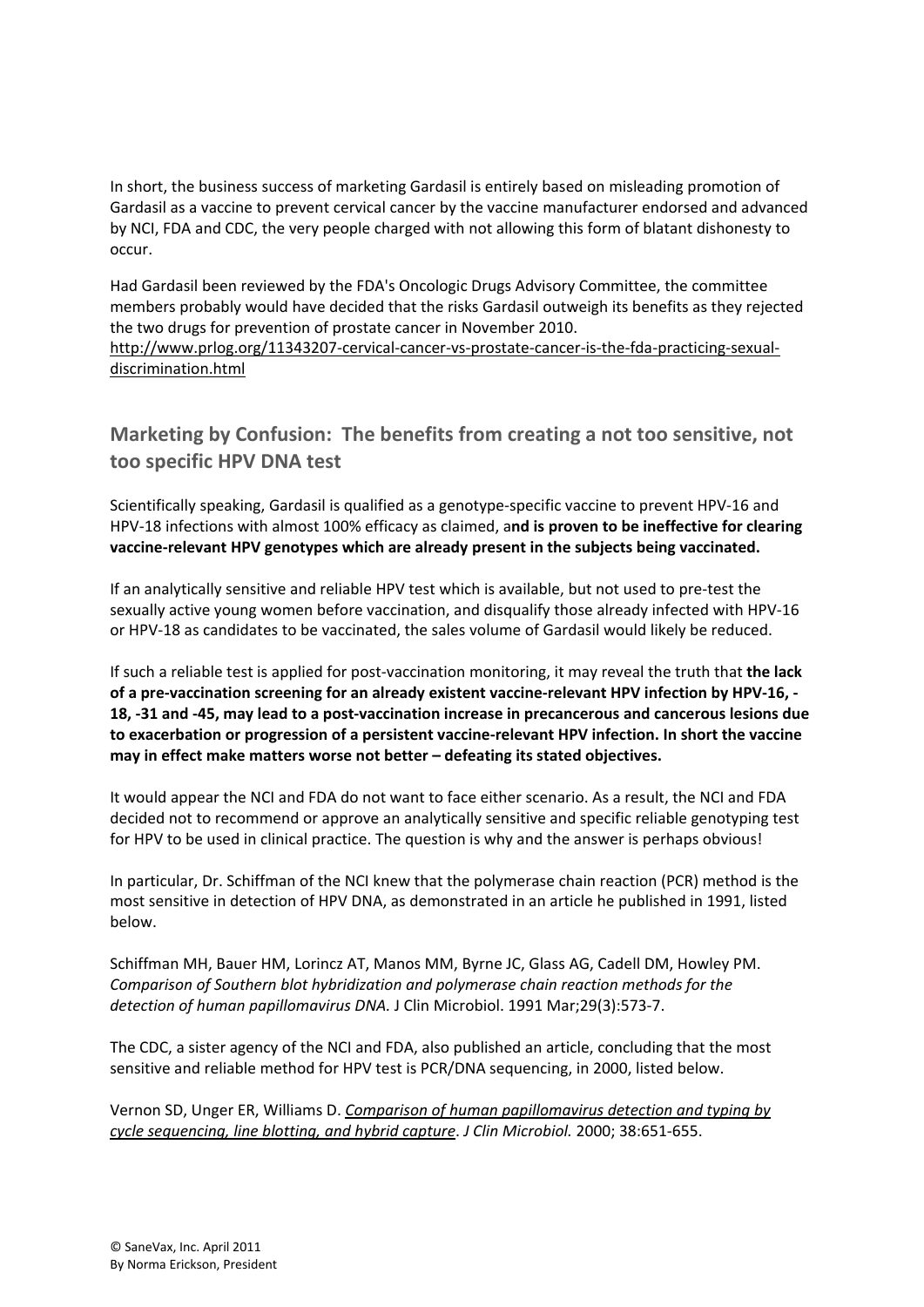Both the FDA (2009) and the NCI (2010) openly stated that the most reliable genotyping is by PCR/DNA sequencing in two more recent official publications, listed below.

## http://www.fda.gov/downloads/MedicalDevices/DeviceRegulationandGuidance/GuidanceDocument s/UCM181511.pdf

# https://www.fbo.gov/index?s=opportunity&mode=form&id=da396b97ad6eb7ec4f7d511f85d9e325 &tab=core& cview=0

However, for monitoring the efficacy and safety of HPV vaccination the NCI still insists on using a Digene Corporation's HC2 hybridization method based on a more than 20‐year old, analytically inaccurate and unreliable technology developed before PCR was introduced into clinical laboratories. Extraordinary! As a consequence, the most expensive vaccine ever made, does not work, is not warranted, has been rushed to market and has avoided scrutiny and exposure because the powers that be refuse to use a test that they acknowledge is the most appropriate!

Dr. Schiffman, the senior investigator in charge of the HPV project, has co-authored 34 articles with Dr. A. Lorincz, the scientific vice president of Digene Corporation, the manufacturer of the only FDA‐ approved HPV test kit, to promote this insensitive and unreliable "genotyping" HPV assay. Would a reasonable person consider this a potential conflict of interest?

**The titles of these 34 articles are:** 

1.

Right-sided ectocervical lesions may be associated with false-negative cytology among women with histologic cervical intraepithelial neoplasia 2 or 3.

Jeronimo J, Castle PE, Herrero R, Sherman ME, Bratti MC, Hildesheim A, Alfaro M, Morales J, Hutchinson ML, Burk RD, Lorincz A, Wacholder S, Rodríguez AC, Schiffman M. J Low Genit Tract Dis. 2003 Jul;7(3):175‐83.PMID: 17051065 [PubMed]Related citations

2.

Cervical HPV DNA detection as a predictor of a recurrent SIL diagnosis among untreated women. Castle PE, Zemlo TR, Burk RD, Scott DR, Sherman ME, Lorincz AT, Kurman RJ, Glass AG, Rush BB, Liaw KL, Schiffman M.

J Low Genit Tract Dis. 2001 Jul;5(3):138‐43.PMID: 17050958 [PubMed]Related citations

3.

The elevated 10‐year risk of cervical precancer and cancer in women with human papillomavirus (HPV) type 16 or 18 and the possible utility of type-specific HPV testing in clinical practice. Khan MJ, Castle PE, Lorincz AT, Wacholder S, Sherman M, Scott DR, Rush BB, Glass AG, Schiffman M. J Natl Cancer Inst. 2005 Jul 20;97(14):1072‐9.PMID: 16030305 [PubMed ‐ indexed for MEDLINE]**Free Article**Related citations

 $\Lambda$ 

Semiquantitative human papillomavirus type 16 viral load and the prospective risk of cervical precancer and cancer.

Castle PE, Schiffman M, Scott DR, Sherman ME, Glass AG, Rush BB, Schussler JE, Wacholder S, Lorincz AT.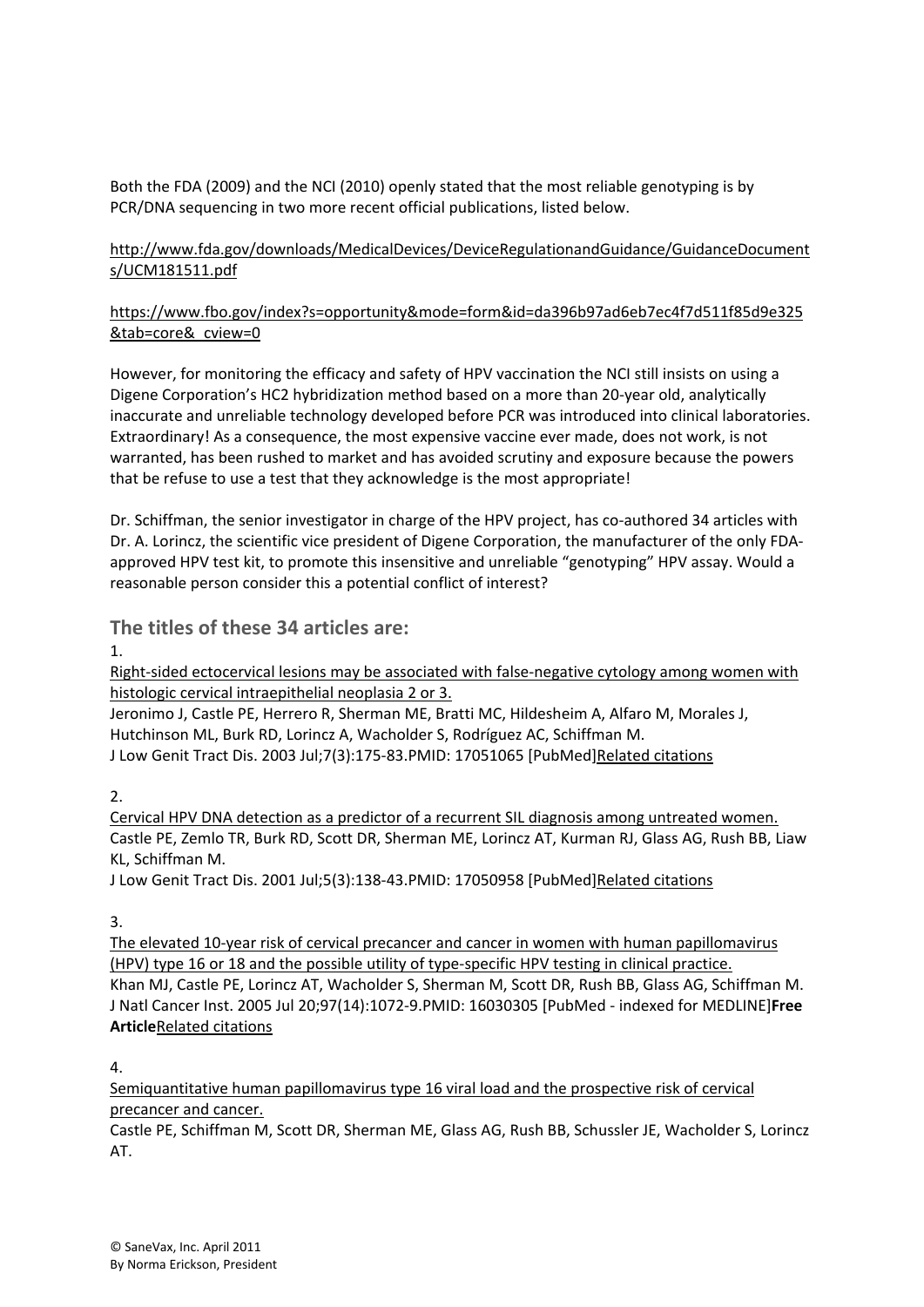Cancer Epidemiol Biomarkers Prev. 2005 May;14(5):1311‐4.PMID: 15894692 [PubMed ‐ indexed for MEDLINE]**Free Article**Related citations

5.

Comparison between prototype hybrid capture 3 and hybrid capture 2 human papillomavirus DNA assays for detection of high‐grade cervical intraepithelial neoplasia and cancer.

Castle PE, Lorincz AT, Scott DR, Sherman ME, Glass AG, Rush BB, Wacholder S, Burk RD, Manos MM, Schussler JE, Macomber P, Schiffman M.

J Clin Microbiol. 2003 Sep;41(9):4022‐30.PMID: 12958220 [PubMed ‐ indexed for MEDLINE]**Free PMC Article**Free textRelated citations

6.

A comparison between real‐time polymerase chain reaction and hybrid capture 2 for human papillomavirus DNA quantitation.

Gravitt PE, Burk RD, Lorincz A, Herrero R, Hildesheim A, Sherman ME, Bratti MC, Rodriguez AC, Helzlsouer KJ, Schiffman M.

Cancer Epidemiol Biomarkers Prev. 2003 Jun;12(6):477‐84.PMID: 12814990 [PubMed ‐ indexed for MEDLINE]**Free Article**Related citations

7.

Baseline cytology, human papillomavirus testing, and risk for cervical neoplasia: a 10‐year cohort analysis.

Sherman ME, Lorincz AT, Scott DR, Wacholder S, Castle PE, Glass AG, Mielzynska‐Lohnas I, Rush BB, Schiffman M.

J Natl Cancer Inst. 2003 Jan 1;95(1):46‐52.PMID: 12509400 [PubMed ‐ indexed for MEDLINE]**Free Article**Related citations

8.

Restricted cross-reactivity of hybrid capture 2 with nononcogenic human papillomavirus types. Castle PE, Schiffman M, Burk RD, Wacholder S, Hildesheim A, Herrero R, Bratti MC, Sherman ME, Lorincz A.

Cancer Epidemiol Biomarkers Prev. 2002 Nov;11(11):1394‐9.PMID: 12433717 [PubMed ‐ indexed for MEDLINE]**Free Article**Related citations

9.

Absolute risk of a subsequent abnormal pap among oncogenic human papillomavirus DNA‐positive, cytologically negative women.

Castle PE, Wacholder S, Sherman ME, Lorincz AT, Glass AG, Scott DR, Rush BB, Demuth F, Schiffman M.

Cancer. 2002 Nov 15;95(10):2145‐51.PMID: 12412168 [PubMed ‐ indexed for MEDLINE]**Free Article**Related citations

10.

A prospective study of high‐grade cervical neoplasia risk among human papillomavirus‐infected women.

Castle PE, Wacholder S, Lorincz AT, Scott DR, Sherman ME, Glass AG, Rush BB, Schussler JE, Schiffman M.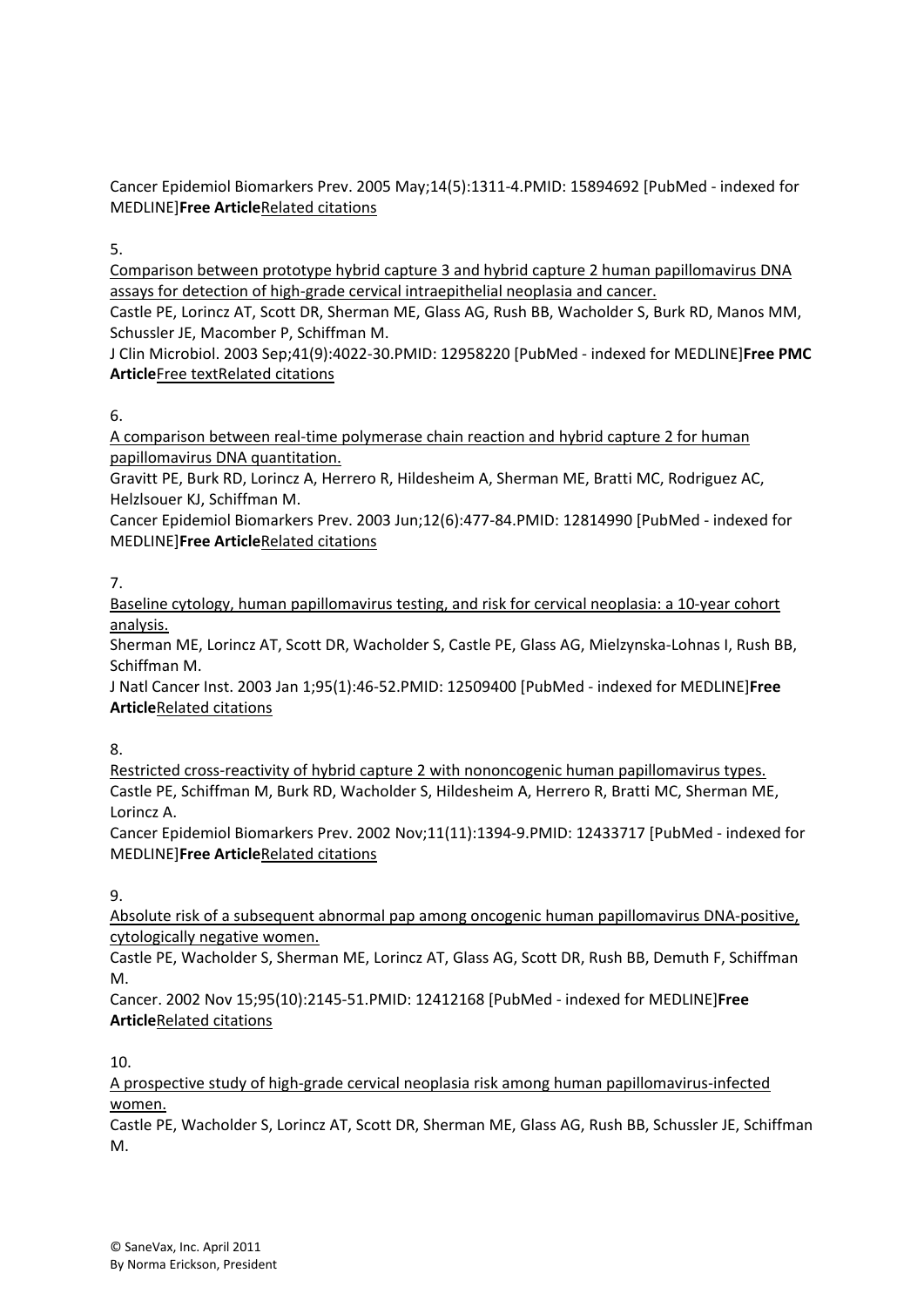J Natl Cancer Inst. 2002 Sep 18;94(18):1406‐14.PMID: 12237286 [PubMed ‐ indexed for MEDLINE]**Free Article**Related citations

# 11.

Comparisons of HPV DNA detection by MY09/11 PCR methods.

Castle PE, Schiffman M, Gravitt PE, Kendall H, Fishman S, Dong H, Hildesheim A, Herrero R, Bratti MC, Sherman ME, Lorincz A, Schussler JE, Burk RD.

J Med Virol. 2002 Nov;68(3):417‐23.PMID: 12226831 [PubMed ‐ indexed for MEDLINE]Related citations

# 12.

Viral load of human papillomavirus and risk of CIN3 or cervical cancer.

Lorincz AT, Castle PE, Sherman ME, Scott DR, Glass AG, Wacholder S, Rush BB, Gravitt PE, Schussler JE, Schiffman M.

Lancet. 2002 Jul 20;360(9328):228-9. PMID: 12133661 [PubMed - indexed for MEDLINE] Related citations

# 13.

Can cervicography be improved? An evaluation with arbitrated cervicography interpretations. Schneider DL, Burke L, Wright TC, Spitzer M, Chatterjee N, Wacholder S, Herrero R, Bratti MC, Greenberg MD, Hildesheim A, Sherman ME, Morales J, Hutchinson ML, Alfaro M, Lörincz A, Schiffman M.

Am J Obstet Gynecol. 2002 Jul;187(1):15‐23.PMID: 12114883 [PubMed ‐ indexed for MEDLINE]Related citations

# 14.

Results of human papillomavirus DNA testing with the hybrid capture 2 assay are reproducible. Castle PE, Lorincz AT, Mielzynska‐Lohnas I, Scott DR, Glass AG, Sherman ME, Schussler JE, Schiffman M.

J Clin Microbiol. 2002 Mar;40(3):1088‐90.PMID: 11880448 [PubMed ‐ indexed for MEDLINE]**Free PMC Article**Free textRelated citations

# 15.

Human leukocyte antigen class I and II alleles and risk of cervical neoplasia: results from a population‐based study in Costa Rica.

Wang SS, Wheeler CM, Hildesheim A, Schiffman M, Herrero R, Bratti MC, Sherman ME, Alfaro M, Hutchinson ML, Morales J, Lorincz A, Burk RD, Carrington M, Erlich HA, Apple RJ.

J Infect Dis. 2001 Nov 15;184(10):1310‐4. Epub 2001 Oct 29.PMID: 11679920 [PubMed ‐ indexed for MEDLINE]Related citations

## 16.

HPV co-factors related to the development of cervical cancer: results from a population-based study in Costa Rica.

Hildesheim A, Herrero R, Castle PE, Wacholder S, Bratti MC, Sherman ME, Lorincz AT, Burk RD, Morales J, Rodriguez AC, Helgesen K, Alfaro M, Hutchinson M, Balmaceda I, Greenberg M, Schiffman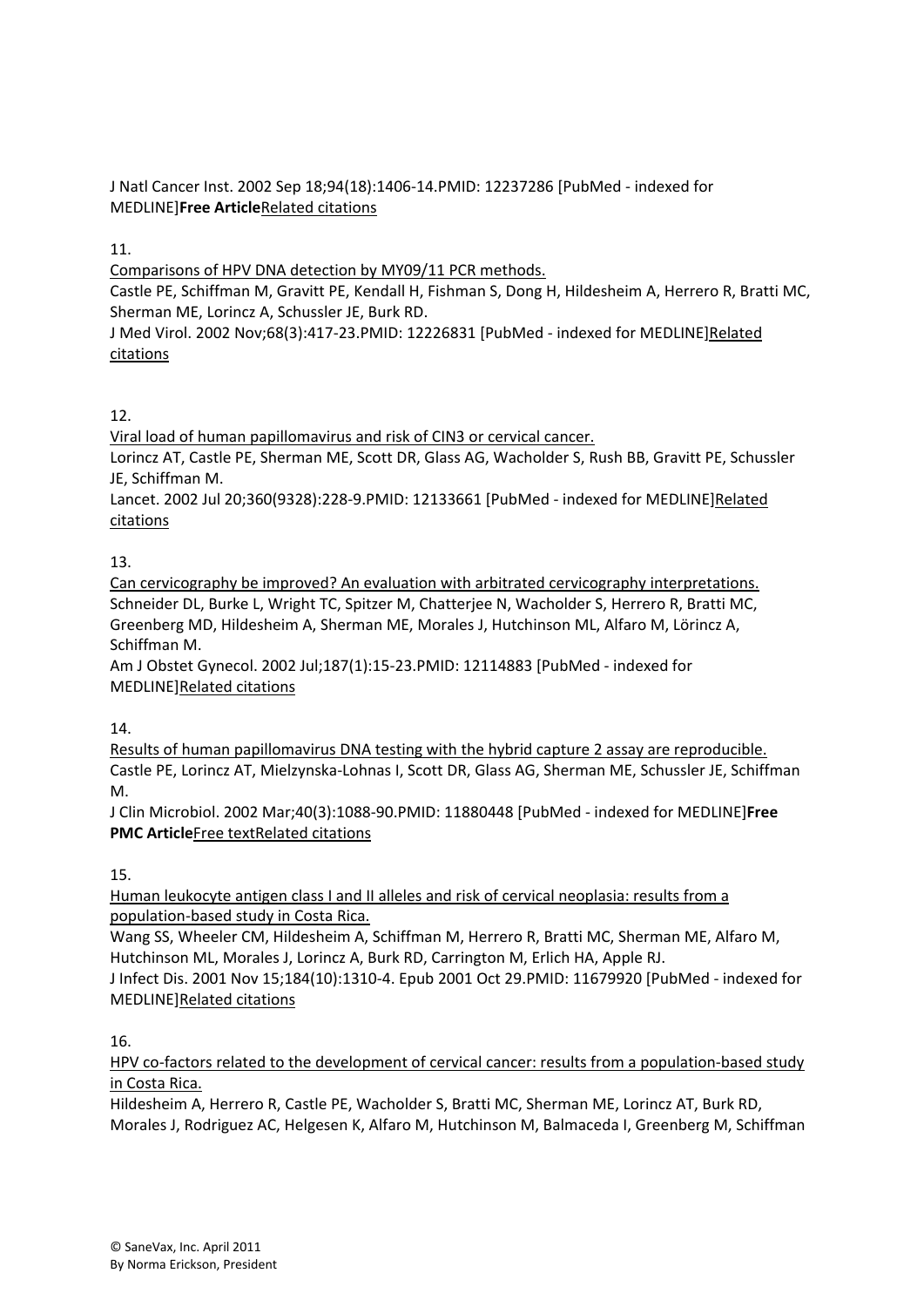M. Br J Cancer. 2001 May 4;84(9):1219‐26.PMID: 11336474 [PubMed ‐ indexed for MEDLINE] **Free PMC Article** Free textRelated citations

# 17.

HPV DNA testing in cervical cancer screening: results from women in a high-risk province of Costa Rica.

Schiffman M, Herrero R, Hildesheim A, Sherman ME, Bratti M, Wacholder S, Alfaro M, Hutchinson M, Morales J, Greenberg MD, Lorincz AT.

JAMA. 2000 Jan 5;283(1):87‐93.PMID: 10632285 [PubMed ‐ indexed for MEDLINE]**Free Article**Related citations

# 18.

Utility of liquid‐based cytology for cervical carcinoma screening: results of a population‐based study conducted in a region of Costa Rica with a high incidence of cervical carcinoma.

Hutchinson ML, Zahniser DJ, Sherman ME, Herrero R, Alfaro M, Bratti MC, Hildesheim A, Lorincz AT, Greenberg MD, Morales J, Schiffman M.

Cancer. 1999 Apr 25;87(2):48‐55.PMID: 10227593 [PubMed ‐ indexed for MEDLINE]**Free Article**Related citations

# 19.

Cervicography screening for cervical cancer among 8460 women in a high‐risk population. Schneider DL, Herrero R, Bratti C, Greenberg MD, Hildesheim A, Sherman ME, Morales J, Hutchinson ML, Sedlacek TV, Lorincz A, Mango L, Wacholder S, Alfaro M, Schiffman M. Am J Obstet Gynecol. 1999 Feb;180(2 Pt 1):290‐8.PMID: 9988789 [PubMed ‐ indexed for MEDLINE]Related citations

20.

Human leukocyte antigen class I/II alleles and development of human papillomavirus‐related cervical neoplasia: results from a case‐control study conducted in the United States.

Hildesheim A, Schiffman M, Scott DR, Marti D, Kissner T, Sherman ME, Glass AG, Manos MM, Lorincz AT, Kurman RJ, Buckland J, Rush BB, Carrington M.

Cancer Epidemiol Biomarkers Prev. 1998 Nov;7(11):1035‐41.PMID: 9829713 [PubMed ‐ indexed for MEDLINE]**Free Article**Related citations

## 21.

Performance of a semiautomated Papanicolaou smear screening system: results of a population‐ based study conducted in Guanacaste, Costa Rica.

Sherman ME, Schiffman M, Herrero R, Kelly D, Bratti C, Mango LJ, Alfaro M, Hutchinson ML, Mena F, Hildesheim A, Morales J, Greenberg MD, Balmaceda I, Lorincz AT.

Cancer. 1998 Oct 25;84(5):273‐80.PMID: 9801201 [PubMed ‐ indexed for MEDLINE]**Free Article**Related citations

 $22.$ 

Comparison of PCR‐ and hybrid capture‐based human papillomavirus detection systems using multiple cervical specimen collection strategies.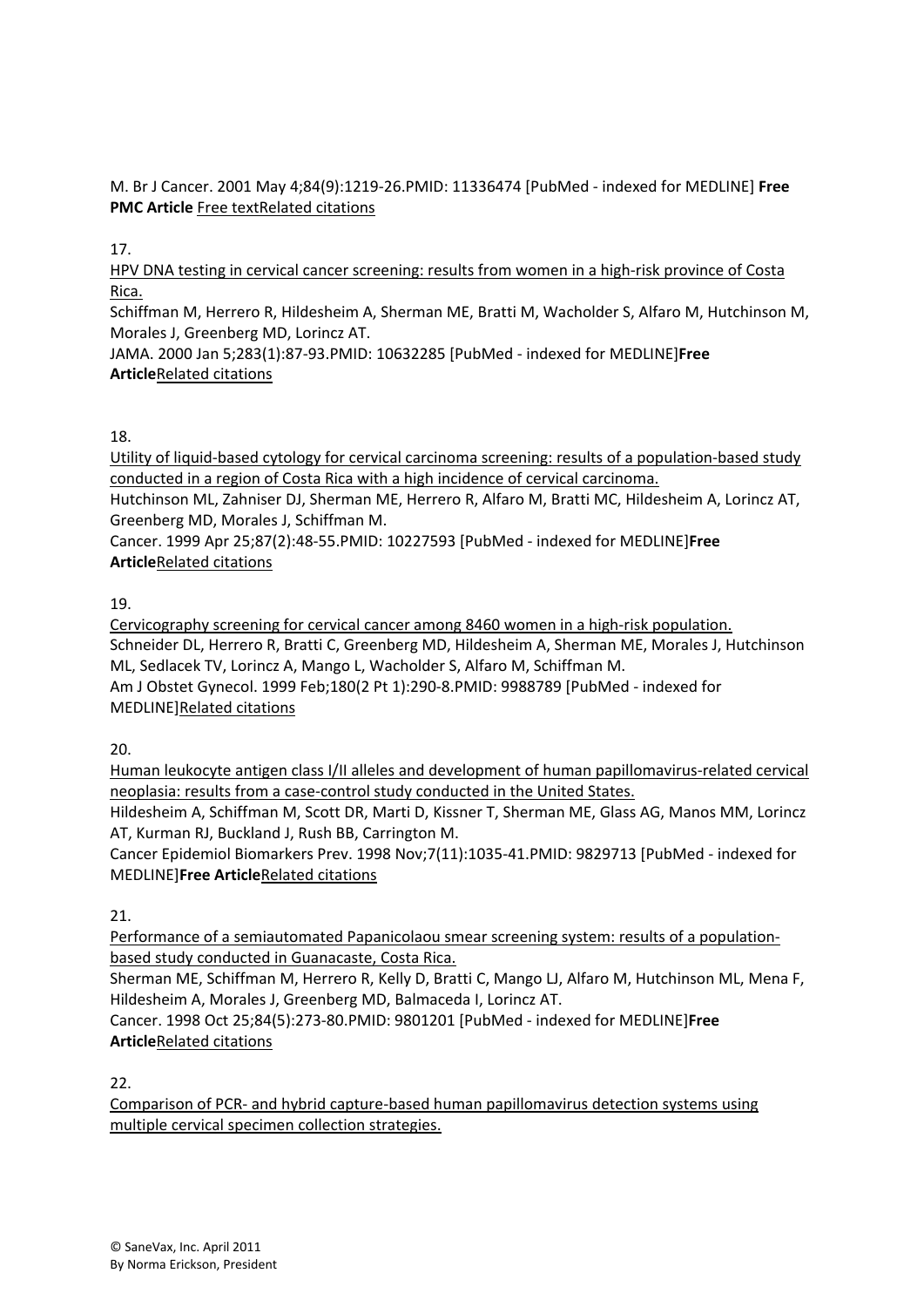Peyton CL, Schiffman M, Lörincz AT, Hunt WC, Mielzynska I, Bratti C, Eaton S, Hildesheim A, Morera LA, Rodriguez AC, Herrero R, Sherman ME, Wheeler CM.

J Clin Microbiol. 1998 Nov;36(11):3248‐54. Erratum in: J Clin Microbiol 1999 Feb;37(2):478. PMID: 9774574 [PubMed ‐ indexed for MEDLINE]**Free PMC Article**Free textRelated citations

23.

Immune activation in cervical neoplasia: cross‐sectional association between plasma soluble interleukin 2 receptor levels and disease.

Hildesheim A, Schiffman MH, Tsukui T, Swanson CA, Lucci J 3rd, Scott DR, Glass AG, Rush BB, Lorincz AT, Corrigan A, Burk RD, Helgesen K, Houghten RA, Sherman ME, Kurman RJ, Berzofsky JA, Kramer TR.

Cancer Epidemiol Biomarkers Prev. 1997 Oct;6(10):807‐13.PMID: 9332763 [PubMed ‐ indexed for MEDLINE]**Free Article**Related citations

 $24.$ 

Comparison of the hybrid capture tube test and PCR for detection of human papillomavirus DNA in cervical specimens.

Cope JU, Hildesheim A, Schiffman MH, Manos MM, Lörincz AT, Burk RD, Glass AG, Greer C, Buckland J, Helgesen K, Scott DR, Sherman ME, Kurman RJ, Liaw KL.

J Clin Microbiol. 1997 Sep;35(9):2262‐5.PMID: 9276398 [PubMed ‐ indexed for MEDLINE]**Free PMC Article**Free textRelated citations

25.

Evaluation of PAPNET testing as an ancillary tool to clarify the status of the "atypical" cervical smear. Sherman ME, Schiffman MH, Mango LJ, Kelly D, Acosta D, Cason Z, Elgert P, Zaleski S, Scott DR, Kurman RJ, Stoler M, Lorincz AT.

Mod Pathol. 1997 Jun;10(6):564‐71.PMID: 9195573 [PubMed ‐ indexed for MEDLINE]Related citations

26.

Cervical specimens collected in liquid buffer are suitable for both cytologic screening and ancillary human papillomavirus testing.

Sherman ME, Schiffman MH, Lorincz AT, Herrero R, Hutchinson ML, Bratti C, Zahniser D, Morales J, Hildesheim A, Helgesen K, Kelly D, Alfaro M, Mena F, Balmaceda I, Mango L, Greenberg M. Cancer. 1997 Apr 25;81(2):89‐97.PMID: 9126136 [PubMed ‐ indexed for MEDLINE]**Free Article**Related citations

27.

Epidemiologic determinants of seroreactivity to human papillomavirus (HPV) type 16 virus‐like particles in cervical HPV‐16 DNA‐positive and‐negative women.

Wideroff L, Schiffman MH, Hoover R, Tarone RE, Nonnenmacher B, Hubbert N, Kirnbauer R, Greer CE, Lorincz AT, Manos MM, Glass AG, Scott DR, Sherman ME, Buckland J, Lowy D, Schiller J. J Infect Dis. 1996 Nov;174(5):937‐43.PMID: 8896493 [PubMed ‐ indexed for MEDLINE]Related citations

28.

Interleukin 2 production in vitro by peripheral lymphocytes in response to human papillomavirus‐ derived peptides: correlation with cervical pathology.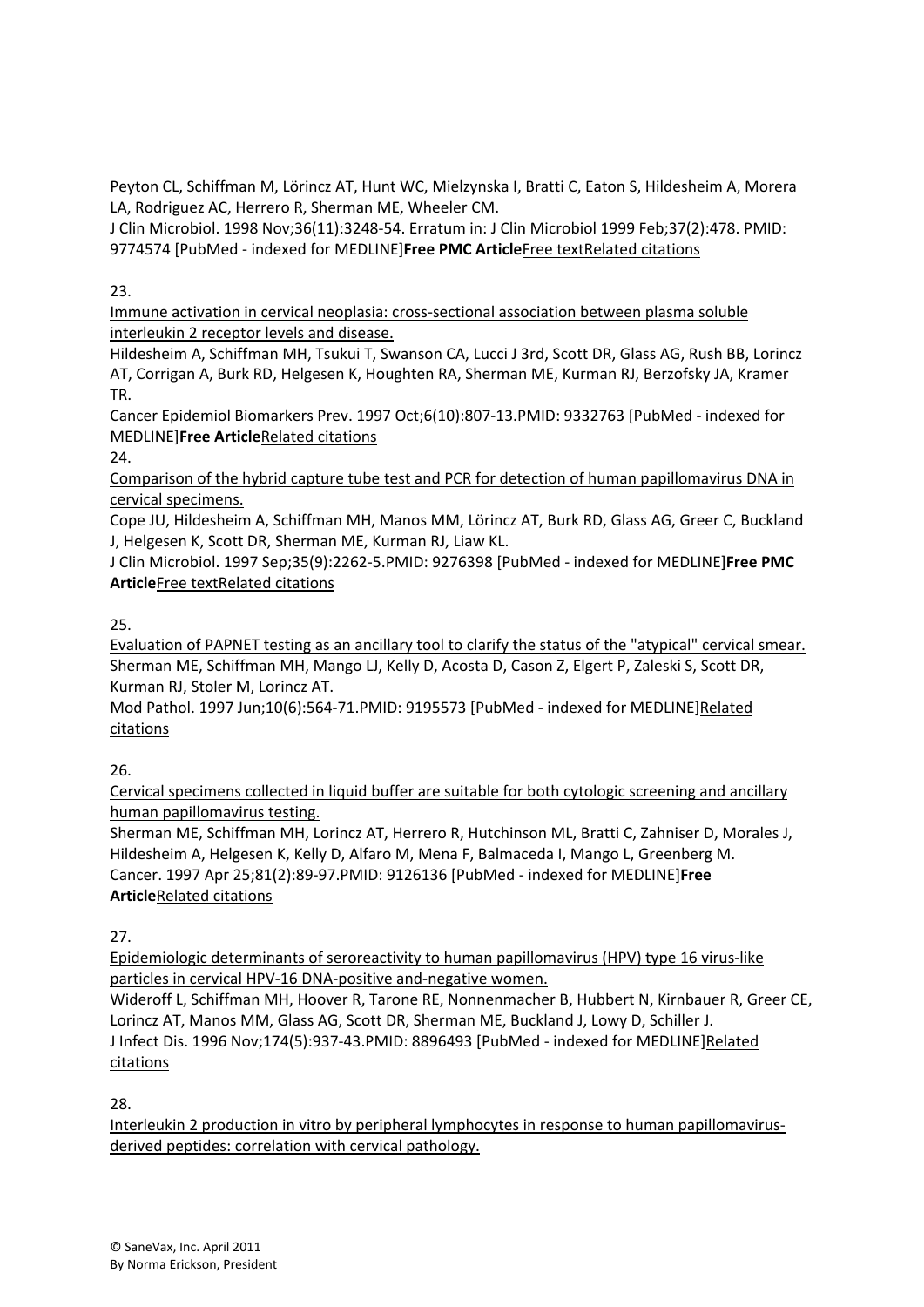Tsukui T, Hildesheim A, Schiffman MH, Lucci J 3rd, Contois D, Lawler P, Rush BB, Lorincz AT, Corrigan A, Burk RD, Qu W, Marshall MA, Mann D, Carrington M, Clerici M, Shearer GM, Carbone DP, Scott DR, Houghten RA, Berzofsky JA. Cancer Res. 1996 Sep 1;56(17):3967‐74.PMID: 8752165 [PubMed ‐ indexed for MEDLINE]**Free Article**Related citations

## 29.

Evaluation of seroreactivity to human papillomavirus type 16 virus‐like particles in an incident case‐ control study of cervical neoplasia.

Wideroff L, Schiffman MH, Nonnenmacher B, Hubbert N, Kirnbauer R, Greer CE, Lowy D, Lorincz AT, Manos MM, Glass AG, et al. J Infect Dis. 1995 Dec;172(6):1425‐30.PMID: 7594698 [PubMed ‐ indexed for MEDLINE]Related citations

# 30.

Human papillomavirus testing by hybrid capture appears to be useful in triaging women with a cytologic diagnosis of atypical squamous cells of undetermined significance. Cox JT, Lorincz AT, Schiffman MH, Sherman ME, Cullen A, Kurman RJ. Am J Obstet Gynecol. 1995 Mar;172(3):946‐54.PMID: 7892889 [PubMed ‐ indexed for MEDLINE]Related citations

# 31.

Toward objective quality assurance in cervical cytopathology. Correlation of cytopathologic diagnoses with detection of high‐risk human papillomavirus types. Sherman ME, Schiffman MH, Lorincz AT, Manos MM, Scott DR, Kuman RJ, Kiviat NB, Stoler M, Glass AG, Rush BB. Am J Clin Pathol. 1994 Aug;102(2):182‐7.PMID: 8042586 [PubMed ‐ indexed for MEDLINE]Related citations

32.

Comparison of Southern blot hybridization and polymerase chain reaction methods for the detection of human papillomavirus DNA.

Schiffman MH, Bauer HM, Lorincz AT, Manos MM, Byrne JC, Glass AG, Cadell DM, Howley PM. J Clin Microbiol. 1991 Mar;29(3):573‐7.PMID: 1645370 [PubMed ‐ indexed for MEDLINE]**Free PMC Article**Free textRelated citations

# 33.

Temporal associations of human papillomavirus infection with cervical cytologic abnormalities. Lorincz AT, Schiffman MH, Jaffurs WJ, Marlow J, Quinn AP, Temple GF. Am J Obstet Gynecol. 1990 Mar;162(3):645‐51.PMID: 2156423 [PubMed ‐ indexed for MEDLINE]Related citations

# 34.

Analysis of individual human papillomavirus types in cervical neoplasia: a possible role for type 18 in rapid progression.

Kurman RJ, Schiffman MH, Lancaster WD, Reid R, Jenson AB, Temple GF, Lorincz AT. Am J Obstet Gynecol. 1988 Aug;159(2):293‐6.PMID: 2841858 [PubMed ‐ indexed for MEDLINE]

On one hand, Dr. Schiffman and his colleagues at the NCI claim this HPV DNA test has been clinically validated with histological CIN2 and CIN3 lesions. Clinically validated means a scientific determination has been made proving the test is accurate in determining the presence of, or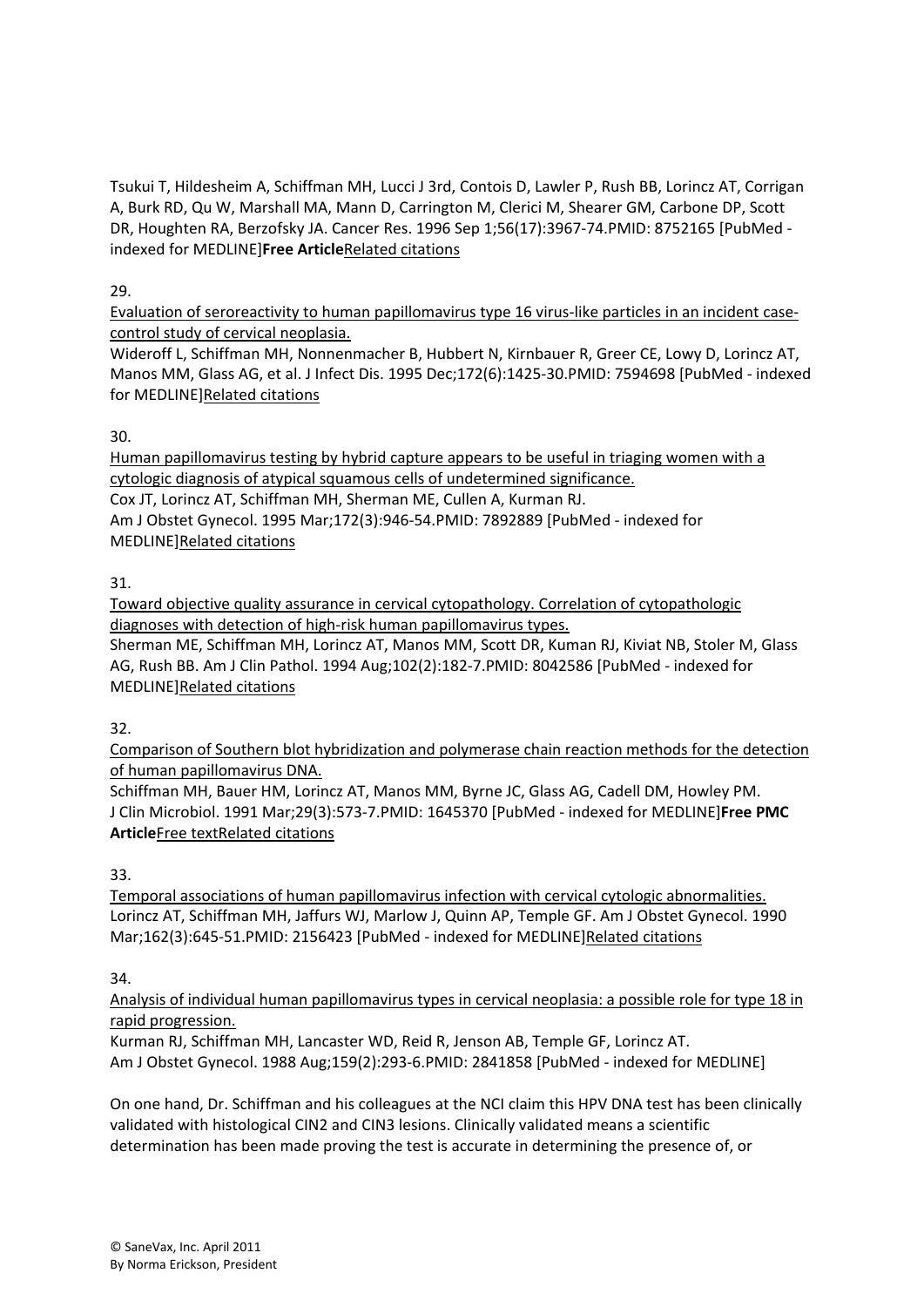predicting the risk for, a health condition or phenotype, including determination of sensitivity, specificity and positive and negative predictive values.

On the other hand, he and his colleagues openly stated that CIN2 lesions are often reversible, "not a true biologic entity," and that CIN3 lesions are highly heterogeneous, histologic diagnoses subject to bias of human observation of cellular morphological changes. In other words, it would be nearly impossible to clinically validate observance of a CIN 2/3.

The contrast of these two positions would be laughable were it not for the fact that whilst Gardasil revenues climbed ever higher (circa \$4‐5b) hundreds of thousands of girls have been adversely impacted and for no good reason.

The latter NCI conclusion refutes their assertion that analytically validated sensitive and specific methods for HPV detection by PCR and genotyping by DNA sequencing must be clinically re-validated by a CIN2/3 histology.

Dr. Schiffman should have known that any increase in sensitivity of CIN2/3 detection by the Digene HPV test is at the expense of specificity, causing unnecessary colposcopic biopsies on women.

As early as in 2003, his frequent co-author, Dr. Lorincz of Digene Corporation jointly wrote the following conclusion in a Mexico study:

*"Both HPV assays detected more cases of CIN2/3 or CC than Pap cytology alone. However, the HPV assays increased the number of colposcopy referrals."* 

Salmerón J, Lazcano‐Ponce E, Lorincz A, Hernández M, Hernández P, Leyva A, Uribe M, Manzanares H, Antunez A, Carmona E, Ronnett BM, Sherman ME, Bishai D, Ferris D, Flores Y, Yunes E, Shah KV. *Comparison of HPV‐based assays with Papanicolaou smears for cervical cancer screening in Morelos State, Mexico*. Cancer Causes Control. 2003 Aug;14(6):505‐12.

Insisting that molecular HPV DNA‐based virology testing (a physical science) be validated by clinical observation (an art of medical practice) as a tool for predicting a precancerous histology (an art in medical practice) deprives the consumers of a scientifically reliable HPV genotyping method for safe and effective vaccination and for development of a paradigm for better health care management.

The only benefit in creating such confusion is to ensure a free-hand marketing of HPV vaccines without an objective scientific tool for monitoring. In the absence of a reliable HPV genotyping method for monitoring, all patients found to have a post‐vaccination abnormal Pap cytology result can be easily, casually and arbitrarily labeled as the consequence of persistent infections caused by other "carcinogenic" HPV genotypes not targeted by the vaccine, and thus immediately referred to colposcopic biopsies. In this way the truth would remain unknown forever.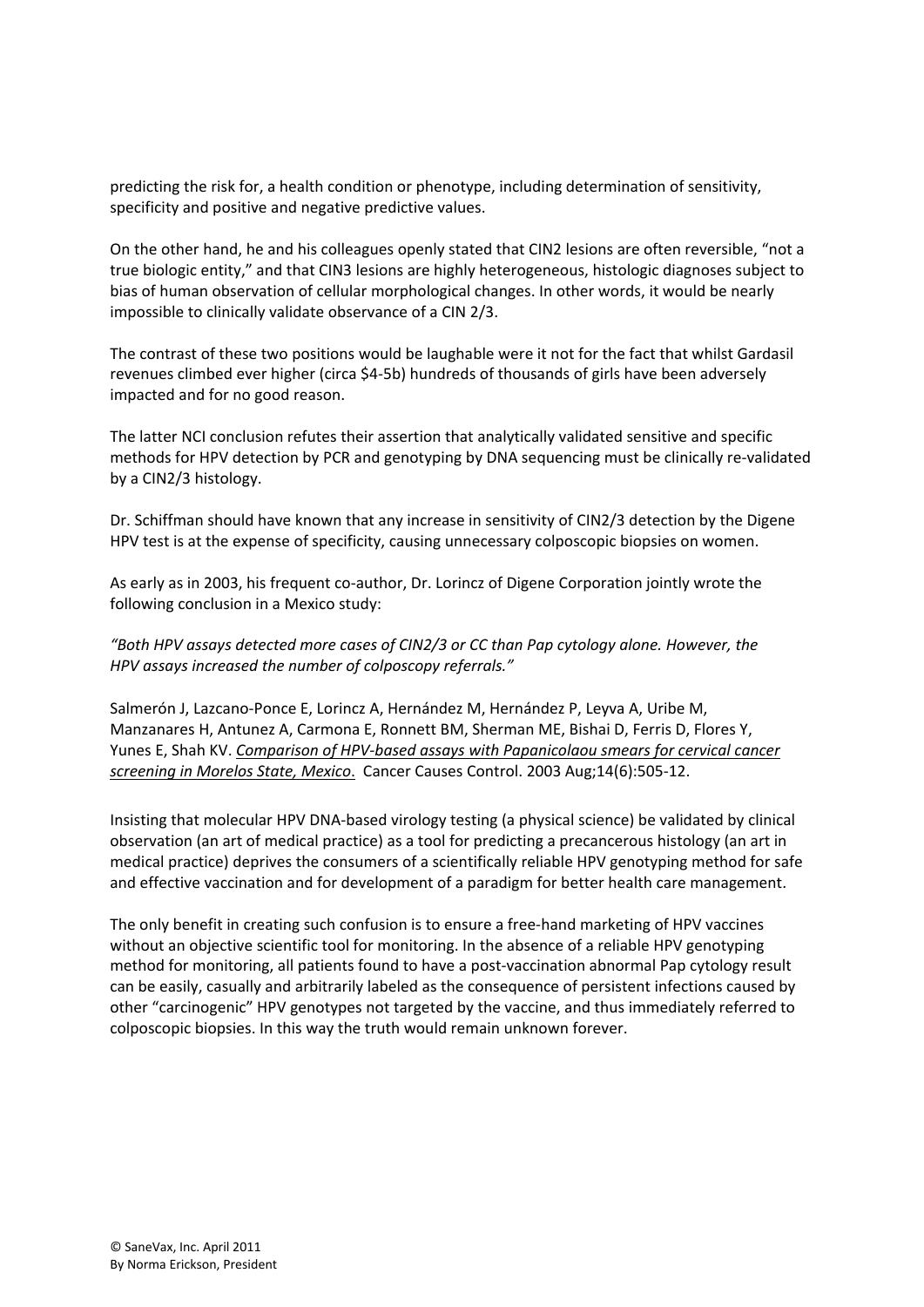# **NCI Chronological Events:**

### **1988**

The passage of the Clinical Laboratory Improvement Amendments of 1988 (CLIA) by the U.S. Congress was conceived predominantly as a response to perceived and documented problems in the Pap smear cytology testing, a well known, long‐debated imperfection of a highly successful cervical cancer prevention technology practiced in the U.S. since its inception in the 1940's. This timing coincided with the NCI scheme to introduce a virology‐based agenda to replace the historical traditional Pap smear cytology as the corner stone for cervical cancer prevention.

As Congress was preparing for passage of this law, the NCI was busy in organizing a National Cancer Institute workshop to introduce "the 1988 Bethesda System for reporting cervical/vaginal cytologic diagnoses: developed and approved at the National Cancer Institute workshop in Bethesda, MD, December 12–13, 1988".

In this national document, a new category of cellular changes "associated with HPV" is recommended as an official cytological diagnosis.

Diane Solomon. *The 1988 Bethesda system for reporting cervical/vaginal cytological diagnoses‐ NCI Work Shop*. JAMA 1989; 262:931‐934.

#### **1988**

Dr. Attila Lorincz of Life Technologies (now with Digene Corp), Gaithersburg, Md and Dr. Mark Schiffman published HPV DNA tests as an adjunct to the Pap smear.

Kurman RJ, Schiffman MH, Lancaster WD, Reid R, Jenson AB, Temple GF, Lorincz AT. *Analysis of individual human papillomavirus types in cervical neoplasia: a possible role for type 18 in rapid progression*. Am J Obstet Gynecol. 1988 Aug;159(2):293‐6.

### **1989**

Life Technologies, Gaithersburg, Md received FDA approval for its VIRAPAP test for HPV DNA in clinical specimens, using radioactive probe hybridization, performed as an adjunct to the Pap smear.

### **1991**

Dr. Attila Lorincz filed a patent application for "Non-radioactive hybridization assay and kit" for HPV DNA test, and later became Chief Scientific Officer, Senior Vice President of Digene Corporation, Gaithersburg, Md to replace the former Life Technologies, introducing the non‐radioactive Digene hybrid capture (HC) test to replace VIRAPAP test for HPV DNA.

### **1996**

Cytyc Corp. 10‐K405 ∙ For 12/31/96 ∙ EX‐13.1 stated that The National Cancer Institute's six‐year, multicenter Triage Study uses the ThinPrep Pap Test in conjunction with HPV DNA typing to assess triage strategies.

Through NCI and the FDA, making health care policies for the consumers, Cytyc Corp. and Digene Corp. have monopolized the virology‐based cervical cancer program. Dr. Lorincz, the scientific V.P. of Digene Corp. and Dr. M. Schiffman of the NCI co-authored 34 scientific papers to promote the Digene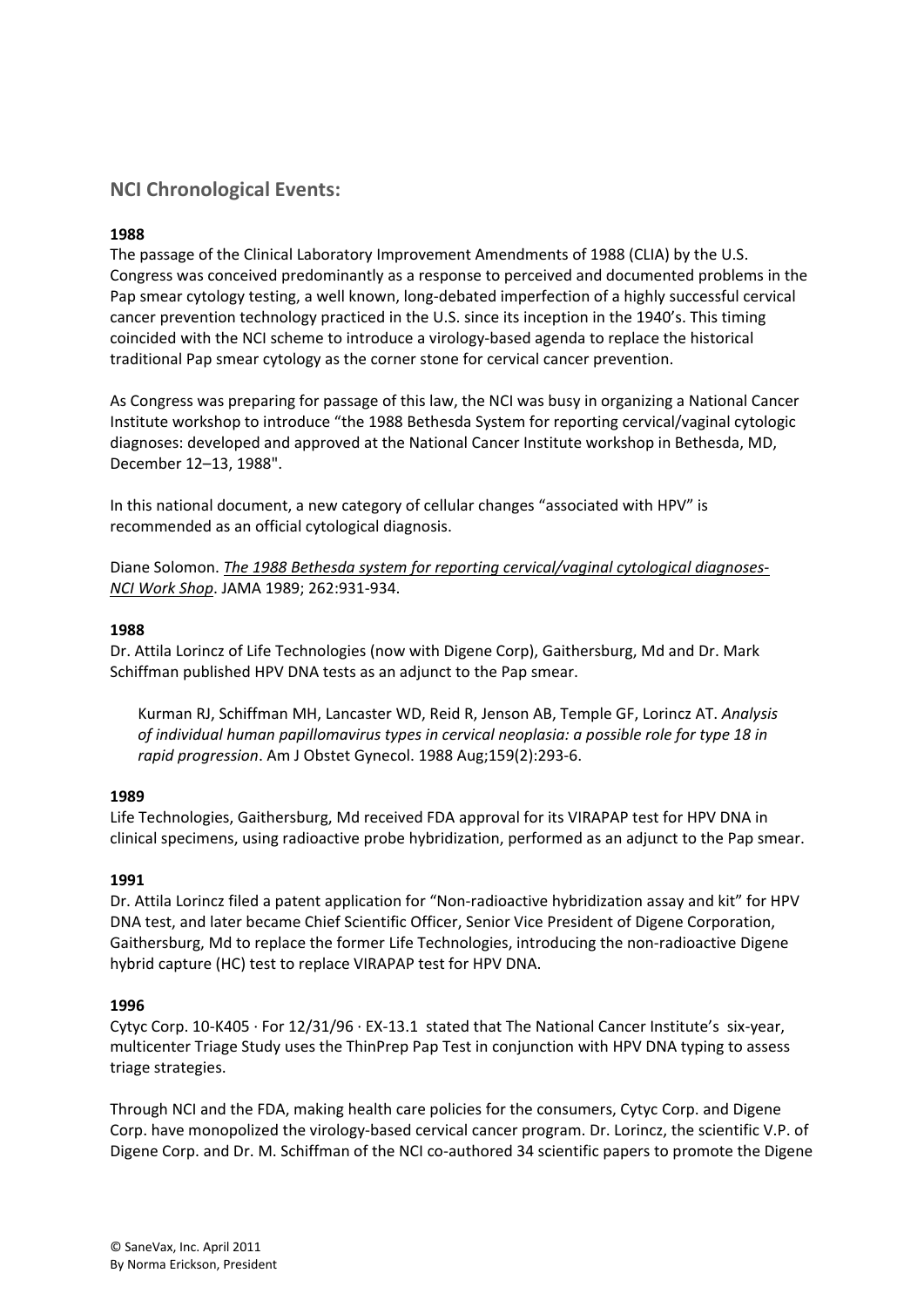HPV assay as the only FDA‐approved HPV test in the US. **It makes one wonder if Hippocrates and Hypocrisy got confused along the way.** 

BOXBOROUGH, Mass., Oct. 4, 1996 ‐‐ Cytyc Corporation (Nasdaq: CYTC) announced today that it has submitted a Premarket Approval Application (PMA) supplement to the U.S. Food and Drug Administration (FDA) to allow patients with inconclusive or borderline diagnoses of cancerous cells to be tested for human papillomavirus (HPV) directly from the single cervical sample collected to prepare Cytyc's ThinPrep(R) Pap Test.

The clinical study supporting Cytyc's PMA supplement demonstrated that the collection method for the ThinPrep Pap Test was equivalent to the collection method for Digene Corporation's Hybrid Capture Assay for HPV. Digene's Hybrid Capture Assay is the only FDA approved test for HPV.

### **2000**

In support of FDA approval of the HPV test of Digene Corporation, Dr. Mark Schiffman of the NCI attended the FDA Microbiology Devices Advisory Panel Meeting held on December 8, 2000, in support of the Digene HPV test application presented by Dr. A. Lorincz, and stated that he was disturbed at the implication that there were no U.S. studies. He said that there was complete protection for the first 2½ years following a double negative Pap test/HPV assay.

However, when questioned, he admitted that they had not biopsied the double negative women, so there was no histological confirmation for these cases. http://www.fda.gov/ohrms/dockets/ac/00/minutes/3675m1.pdf

### **2002**

While the NCI was promoting the formation of a huge conglomerate under its total control, combining Cytyc Corporation and Digene Corporation, the FTC blocked the \$283 million merger. http://www.nytimes.com/2002/06/25/business/company-news-ftc-challenges-cytyc-s-purchase-ofdigene.html

## **2002**

FDA considered an application for expanded use of Digene's HC2 HPV test.

At the open session microbiology devices panel meeting, March 8, 2002, the device's modified indications were proposed "*for use as a general population screening test in conjunction with the Papanicolaou (Pap) smear for women age 30 and older, as an aid to determining the absence of high‐grade cervical disease or cancer*."

http://www.fda.gov/ohrms/dockets/ac/02/minutes/3846m2.pdf

## **2003**

In an approval letter dated March 31, 2003, the FDA granted Digene Hybrid Capture HC2 High‐Risk HPV DNA Test for: *"1. To screen patients with ASCUS Pap smear results to determine the need for referral to colposcopy. The results of this test are not intended to prevent women from proceeding to colposcopy."*

Medical consumers need to be aware ASCUS means 'atypical squamous (flat) cells of undetermined significance. **They should also know that 90‐95% of all ASCUS results on Pap cytology are benign.**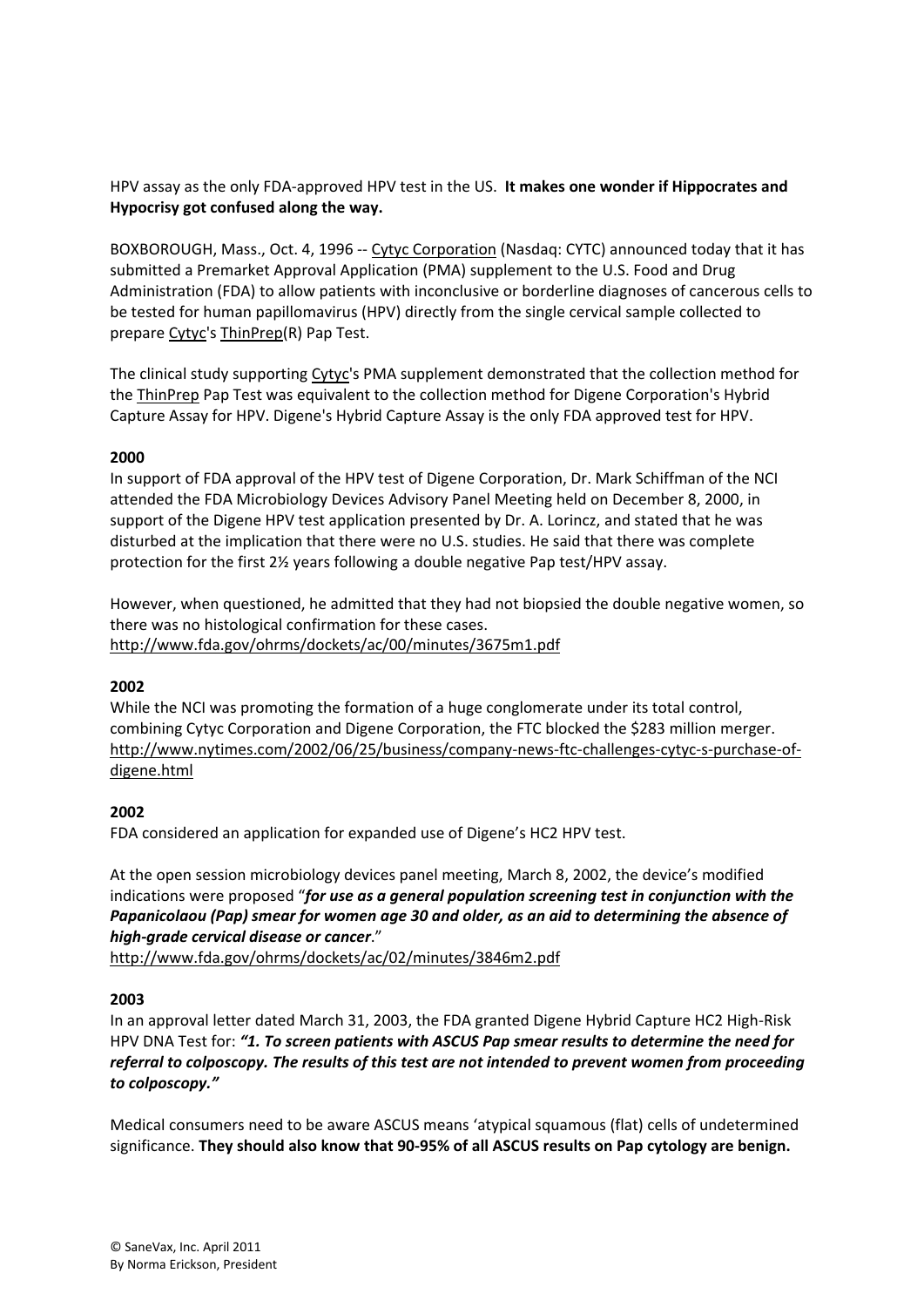# http://www.accessdata.fda.gov/cdrh\_docs/pdf/p890064s009a.pdf

This new language is significant. The original proposed indication of use for the test was that a negative result indicates "the absence high‐grade cervical disease or cancer". It was a reasonable microbiology panel review which concluded that patients have no risk of high‐grade cervical disease or cancer if there is no high‐risk HPV infection. Therefore, an annual Pap test screen may not be necessary.

The new language approved is quite different because it says "to determine the need for referral to colposcopy". It not only means a negative result is of no concern, but it also means that a positive HPV test result will determine the need for referring the patient with an ASCUS Pap smear result to colposcopy.

In medical science, the fact that a negative high-risk HPV test result indicates the absence of cervical pre‐cancer or cancer does not necessarily mean that a positive high‐risk HPV test result will be associated with a high incidence of cervical pre‐cancer or cancer.

Since colposcopy in gynecologic practice usually means colposcopic biopsy, an invasive traumatic procedure for cancer diagnostic workup, with this manipulation of language, the Digene HPV test is marketed as a cancer‐screening test approved by the FDA for prevention of cervical cancer and for post‐licensure monitoring of the HPV vaccination.

### **As a consequence, more than 95% of the patients referred to colposcopic cancer workup based on the combined Digene HC2 and Pap cytology tests are excessive and unnecessary.**

Stout NK, Goldhaber‐Fiebert JD, Ortendahl JD, Goldie SJ. Trade‐offs in cervical cancer prevention: balancing benefits and risks. Arch Intern Med. 2008; 168: 1881‐1889.

In a more recent report, Digene HC2 test only had a 3.2% positive predictive value in detecting CIN2/3 lesions among ASCUS cases.

Zhao C, Zhao S, Heider A, Austin RM. Significance of high-risk human papillomavirus DNA detection in women 50 years and older with squamous cell papanicolaou test abnormalities. Arch Pathol Lab Med. 2010 Aug;134(8):1130‐5.

### **2005**

The NCI has been very concerned about the introduction of other more reliable HPV genotyping methods into clinical laboratory practice this can only be because such methods eventually will demonstrate the lack of efficacy of Gardasil as a cancer vaccine.

The following incident is enlightening, as reported in CAP TODAY, a publication of the College of American Pathologists.

In mid-March 2005, concerned about the clinical laboratories developing a more accurate test than the Digene assay, Dr. Schiffman called CAP (College of American Pathologists) TODAY's editor to voice a troubling concern: that laboratories are failing to clinically validate their HPV tests. He was questioning why they are not simply using the Digene HPV test.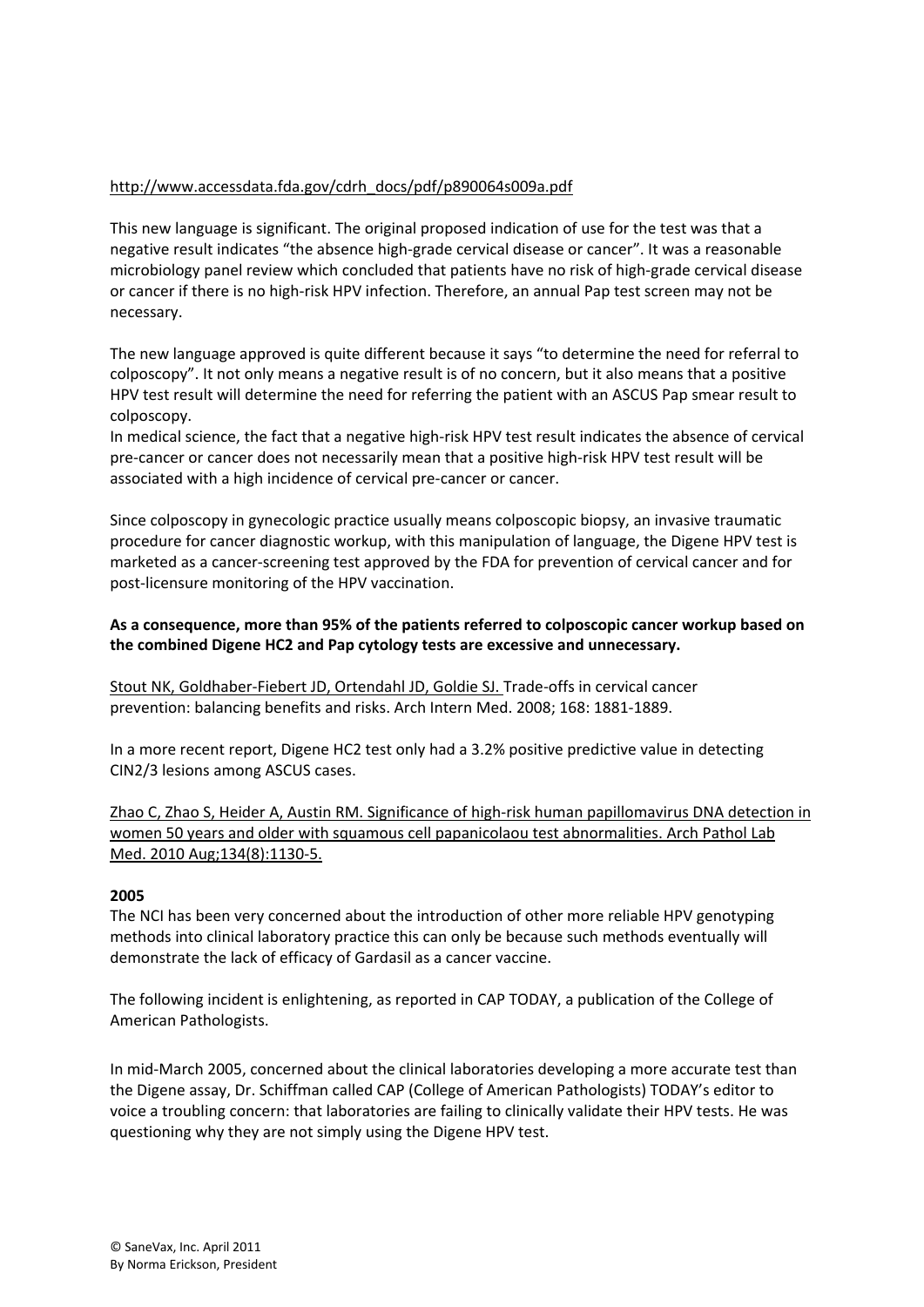http://www.cap.org/apps/cap.portal?\_nfpb=true&cntvwrPtlt\_actionOverride=%2Fportlets%2Fconte ntViewer%2Fshow&\_windowLabel=cntvwrPtlt&cntvwrPtlt%7BactionForm.contentReference%7D=ca p\_today%2Fcover\_stories%2F0905HPVa.html&\_state=maximized&\_pageLabel=cntvwr

However, according to The CAP Human Papillomavirus (High‐Risk) Survey for Cytopathology and Other Laboratories (CHPV), user‐developed (homebrew) assays generated the highest concordance rate (100 percent). Specifically, a better performance rate than the NCI-promoted and FDA-approved Digene HC2 HPV test, as summarized in the following report.

http://www.cap.org/apps/cap.portal? nfpb=true&cntvwrPtlt\_actionOverride=%2Fportlets%2Fconte ntViewer%2Fshow&\_windowLabel=cntvwrPtlt&cntvwrPtlt%7BactionForm.contentReference%7D=ca p\_today%2F0509%2F0509NGC\_b\_HPV\_testing.html&\_state=maximized&\_pageLabel=cntvwr

### **2007**

Dr. Schiffman was concerned because Digene Corporation was on the way to be sold to a Dutch company for \$1.6 billion in June 2007, a more than 5 times gain in value since 2002 when the FTC blocked its sales, thanks to the NCI/FDA promotion. http://www.marketsense.org/entry/dutch‐ qiagen‐acquires‐digene‐for‐16‐billion/

### **2009**

The need for reliable HPV detection and genotyping methods for pre- and post-prophylactic vaccine intervention analyses is recognized by a group of medical scientists, who recommended using a test that is not approved by the FDA.

Dobec M, Bannwart F, Kaeppeli F, Cassinotti P. Automation of the linear array HPV genotyping test and its application for routine typing of human papillomaviruses in cervical specimens of women without cytological abnormalities in Switzerland. J Clin Virol. 2009 May;45(1):23‐7.

### **2010**

NCI wants to make its virology‐based agenda of using mass vaccination of young women, the Digene HC2 HPV test for cancer screening and colposcopic biopsy to prevent cervical cancer a national health policy of the future in the following articles and comments.

Schiffman M, Wentzensen N. *From human papillomavirus to cervical cancer. Obstet Gynecol.* 2010 Jul;116(1):177‐85. Comment in: Obstet Gynecol. 2010 Nov;116(5):1221; author reply 221‐2.

It is recognized now that a reliable HPV genotyping test is needed for monitoring the HPV‐vaccinated population in the United States.

Huh W, Einstein MH, Herzog TJ, Franco EL. *What is the role of HPV typing in the United States now and in the next five years in a vaccinated population?* Gynecol Oncol. 2010 Jun;117(3):481‐5.

The NCI group still insists on using the old Digene HC2 HPV test as the standard for the next generation of HPV DNA tests.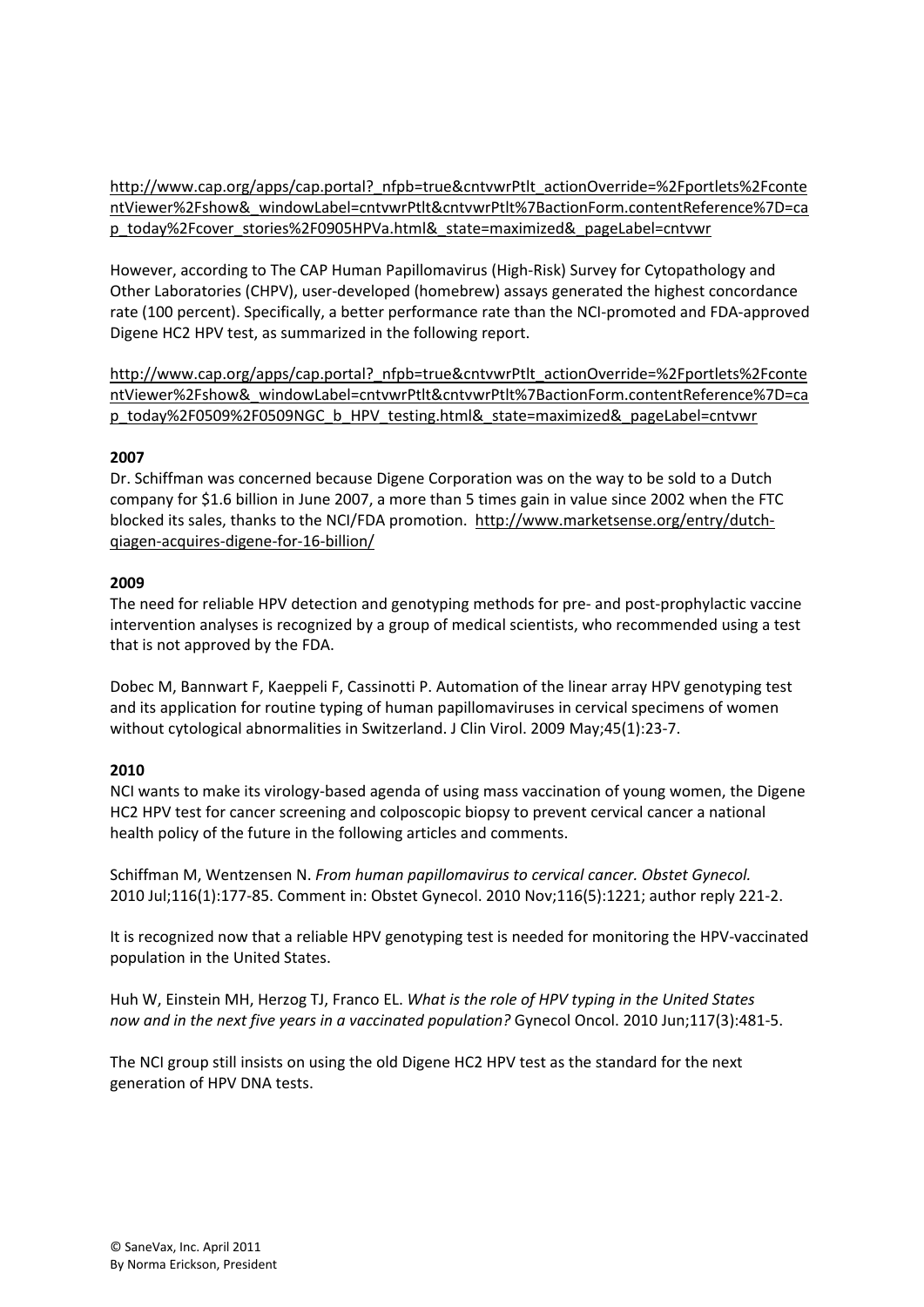Kinney W, Stoler MH, Castle PE. *Special commentary: patient safety and the next generation of HPV DNA tests*. Am J Clin Pathol. 2010;134:193‐199. Comment in: Am J Clin Pathol 2011; 135:481‐483.

# **Perpetuating the Confusion: Creating the ASCUS‐LSIL Triage Study (ALTS) Program**

Historically, attempts at accurate cellular classification of cervical cancers began long before Papanicolaou's publications. Such efforts were based on subjective human observations and the controversies around these efforts have been well summarized in the following article.

Clarke AE, Casper MJ. *From simple technology to complex arena: classification of Pap smears, 1917‐90.* Med Anthropol Q. 1996 Dec;10(4):601‐23.

### As the authors in the above article cited, *"Despite our desperate, eternal attempt to separate, contain, and mend, categories always leak."*

In real life, the Pap cytology test results are bound to generate a gray‐zone cellular category because as a benign inflammatory process progresses to a precancerous and then in rare cases to a cancerous stage in a continuum of events leading to malignancy. There is no clear morphologic demarcation which can be used to separate the reversible precancerous cells from those having reached the point of no‐return to malignancy.

The NCI exploits this inherent imperfection of the Pap cytotechnology to promote its virology-based cervical cancer prevention program by instituting a reporting system called the Bethesda system, for the first time in 1988, with creation of an "ASCUS/LSIL" class. The imperfection of the latter system is illustrated by its various modifications in a short period of time since its inception.

In an online publication, the NCI stated the following:

*"Bethesda 2001 updates the earlier Bethesda System, first published in 1989 and revised in 1991. The 2001 version reflects the most current knowledge about the biology of Pap test abnormalities and addresses new screening technologies that appeared in the past decade.*

New term (ASC-H) to denote atypical cells at higher-risk of association with precancer: The older *Bethesda System grouped all cells considered equivocal ‐‐ atypical but not clearly precancerous ‐‐ into one category known as atypical squamous cells of undetermined significance or ASCUS. Bethesda 2001 adds a new category for atypical cells at higher risk of association with precancer: "atypical squamous cells ‐ cannot exclude a high‐grade lesion" or "ASC‐H."*

The Bethesda reporting system created a basket for the gray‐zone Pap cytology cases which traditionally need repeated cytology follow up. Now these cases are for triage by the Digene HPV DNA assay to colposcopic biopsies.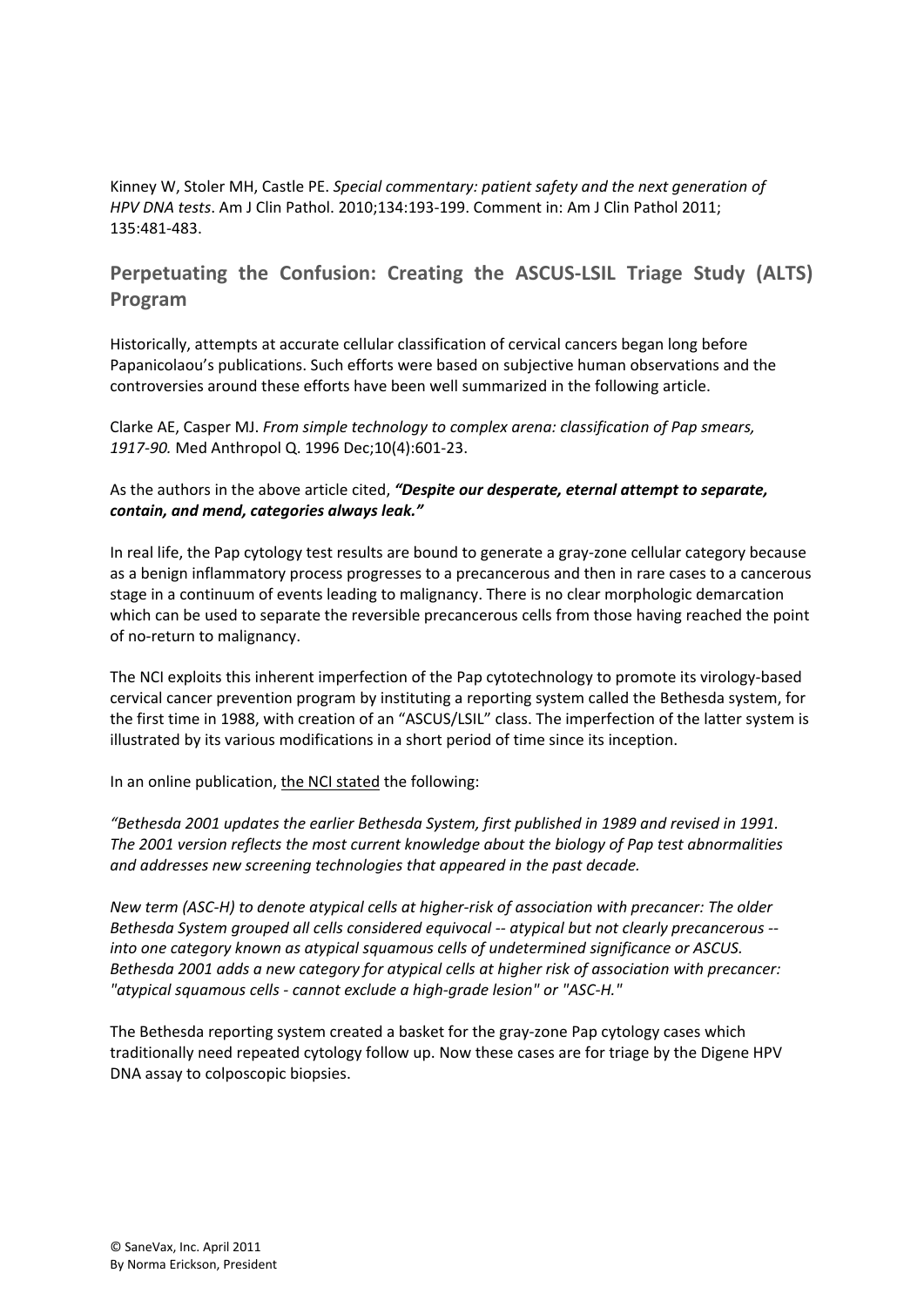The NCI formed an ASCUS‐LSIL Triage Study (ALTS) just for that promotion, a "hypothesis" arm for marketing an HPV vaccine when the vaccine is shown to be ineffective for prevention of cervical precancerous lesions. Two representative articles related to this subject are listed as follows.

Stoler MH, Schiffman M; Atypical Squamous Cells of Undetermined Significance‐Low‐grade Squamous Intraepithelial Lesion Triage Study (ALTS) Group. *Interobserver reproducibility of cervical cytologic and histologic interpretations: realistic estimates from the ASCUS‐LSIL Triage Study.* JAMA. 2001 Mar 21;285(11):1500‐5.

Schiffman M, Solomon D. *Findings to date from the ASCUS‐LSIL Triage Study (ALTS). Arch Pathol Lab Med.* 2003 Aug;127(8):946‐9. In an NCI online publication titled "ASCUS/LSIL Triage Study (ALTS) Findings: Questions and Answers" it stated:

*HPV Triage:* Women in this arm were managed based on results of the Pap test plus a test for the human papillomavirus (HPV), which is the cause of most cervical cancers. If their Pap test showed more severe abnormalities or if their cervical cells contained DNA from certain HPV types associated with cancer, they had colposcopy. The HPV Triage arm tested the hypothesis that HPV testing is effective at determining which women with ASCUS need colposcopy.

Confusing consensus guidelines based on these CIN triage directives have sent numerous women to unnecessary cervical colposcopic biopsies and effectively cover up any potential precancerous or cancerous lesions caused by vaccine‐relevant HPV genotypes after HPV vaccinations.